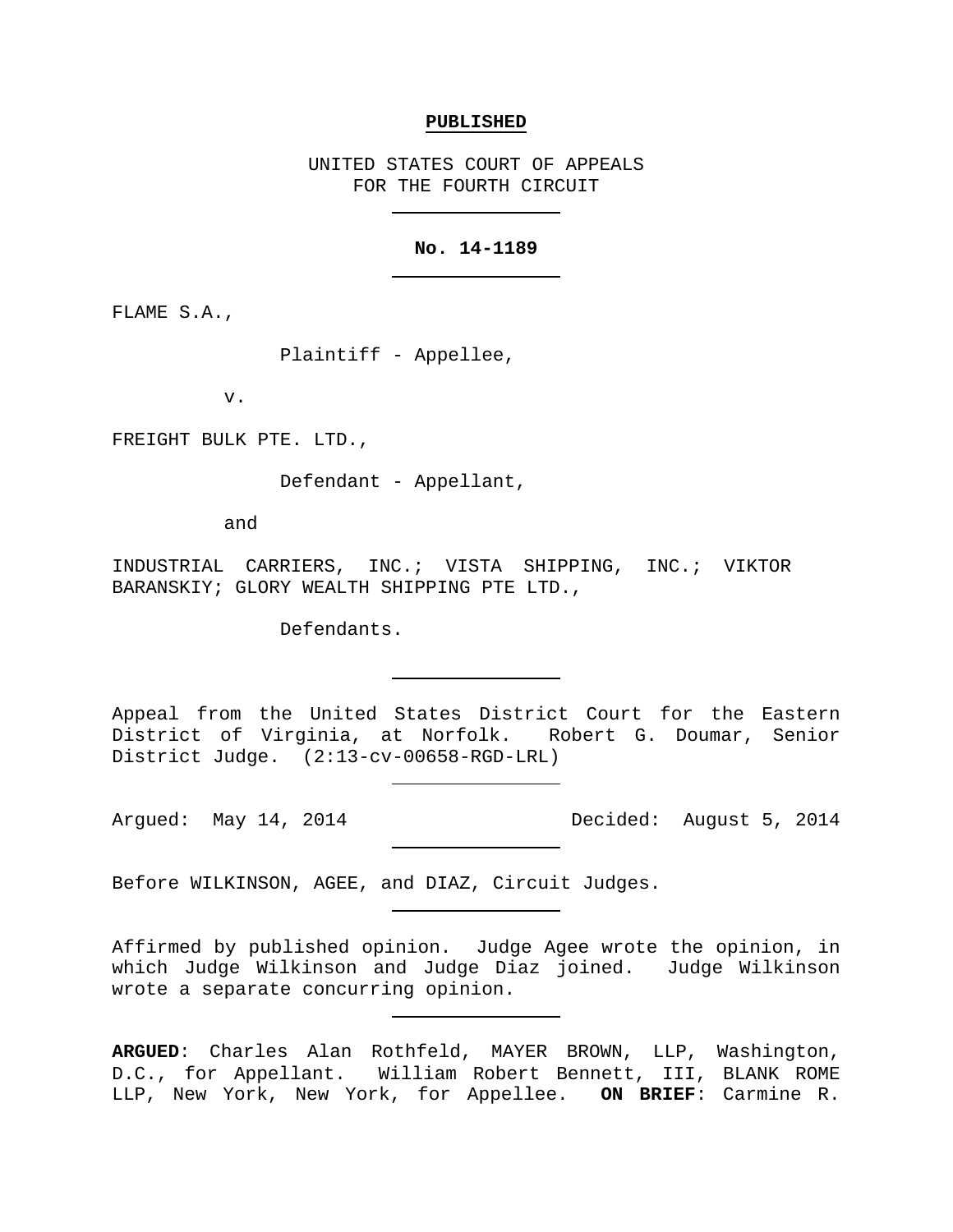Zarlenga, Richard Caldarone, Paul W. Hughes, MAYER BROWN LLP, Washington, D.C., for Appellant. Alan M. Weigel, Lauren B. Wilgus, Nicholas R. Tambone, BLANK ROME LLP, New York, New York, for Appellee.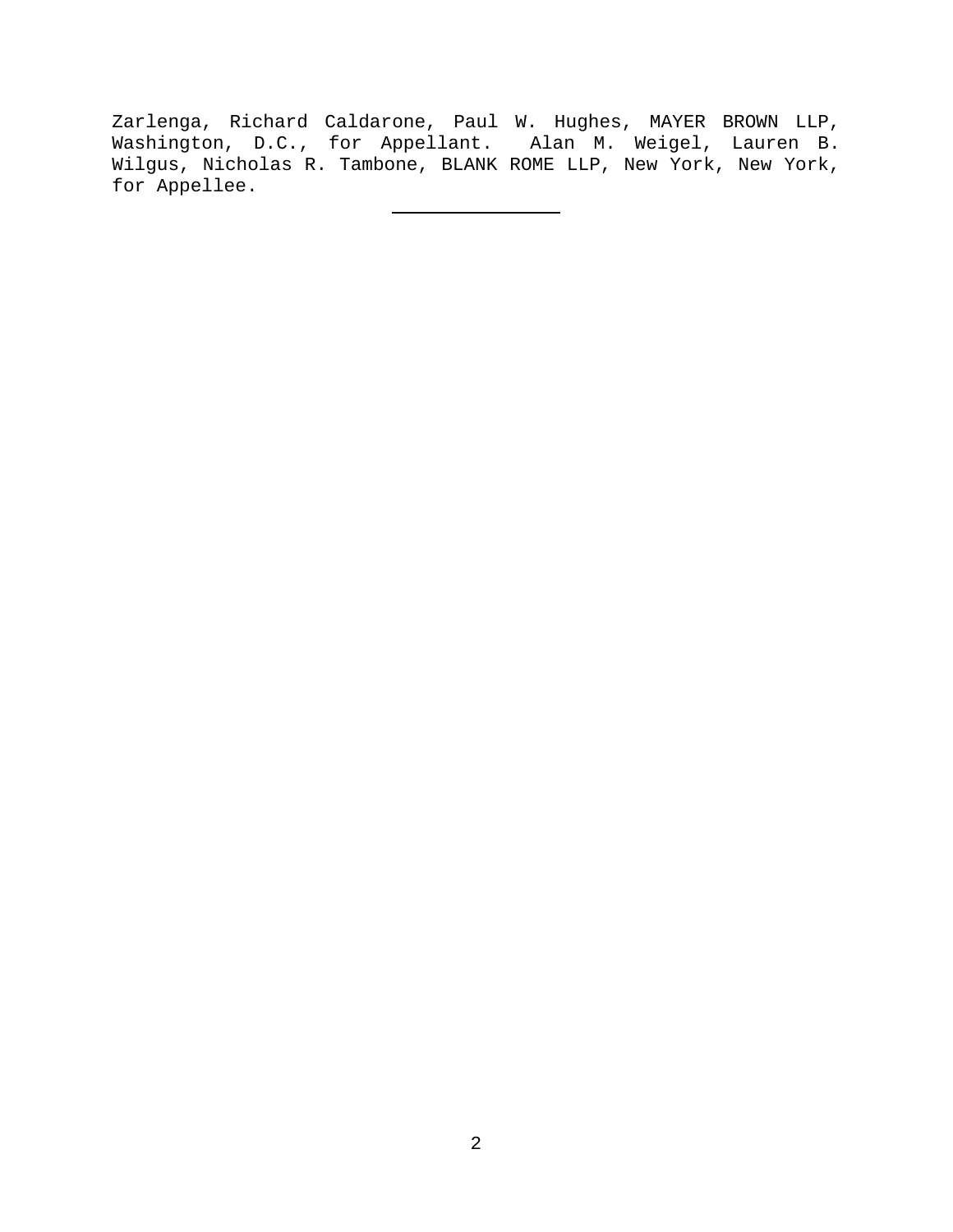AGEE, Circuit Judge:

Freight Bulk Pte. Ltd. ("Freight Bulk") appeals from the district court's order denying its motion to vacate a writ of maritime attachment previously issued in favor of Flame S.A. ("Flame") under Supplemental Rule B of the Federal Rules of Civil Procedure ("Rule B"). Flame filed a verified complaint in the Eastern District of Virginia seeking attachment of a shipping vessel for purposes of satisfying an English judgment, the underlying basis of which was a claim for breach of certain Forward Freight Swap Agreements ("FFAs"). The district court denied Freight Bulk's motion to vacate after concluding that its jurisdiction was determined by reference to federal, rather than English, law and that the FFAs are maritime contracts under federal law. For the reasons set forth below, we affirm the decision of the district court.

# I.

In 2008, Flame, an integrated shipping and trading company organized under the laws of Switzerland and headquartered in Lugano, Switzerland, entered into four FFAs with Industrial Carriers, Inc. ("ICI"), a corporation organized under the laws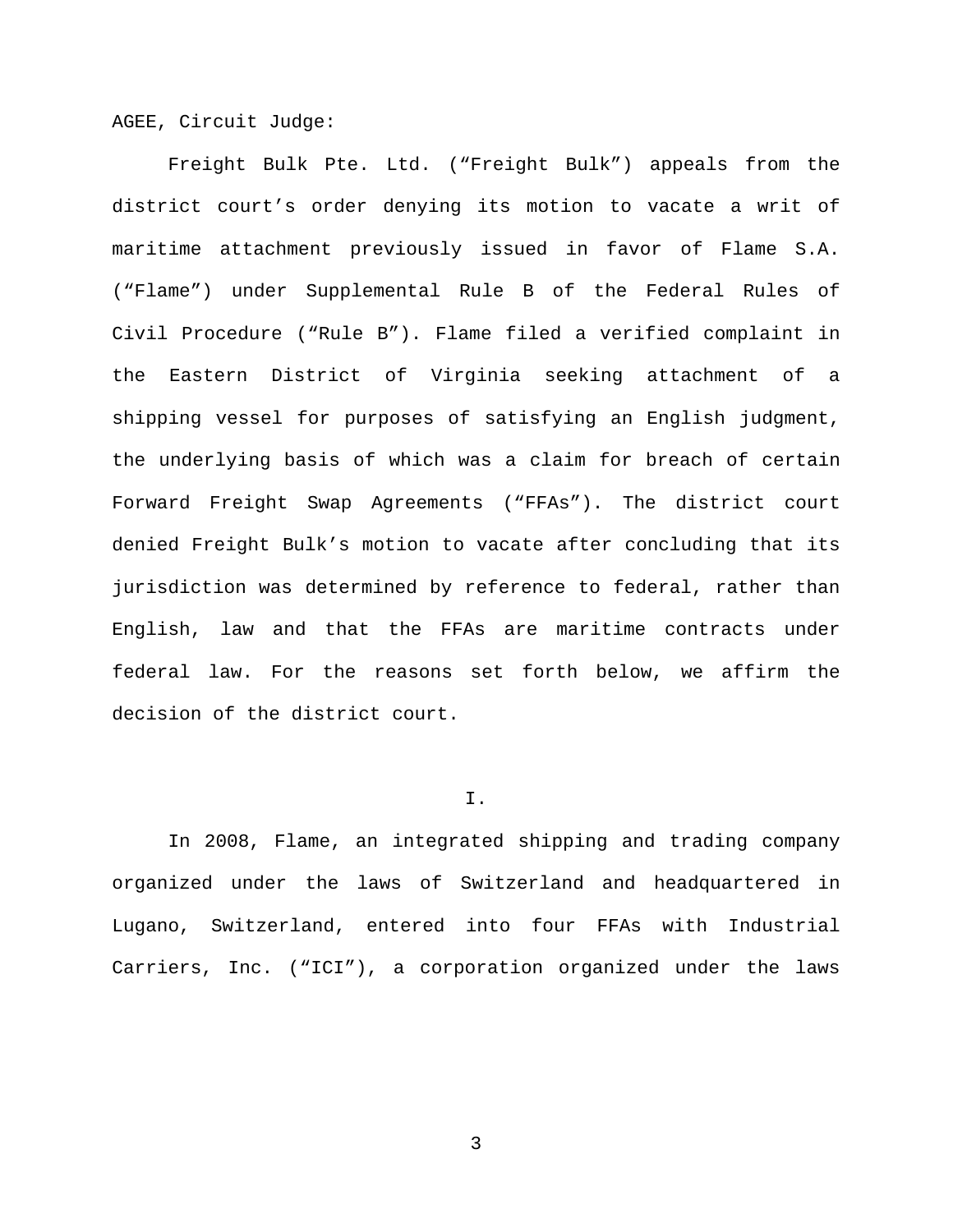of a foreign country and registered to do business in the state of New York.<sup>[1](#page-3-0)</sup>

FFAs are similar to futures or hedging contracts tied to the spread between a specified rate and market shipping prices at a future date. To act as a diversification against the vagaries of future maritime price fluctuations, shippers like Flame may enter into FFAs with another party although any entity could be a contracting party even if unrelated to the maritime industry. The FFAs in this case identified particular shipping routes listed in a specified maritime freight index, the Baltic Panamax Index, which provides market freight rates for the maritime industry. The shipping services contemplated in an FFA would likely never be performed by the parties who would usually settle the contract by exchanging cash, as the parties intended in this case.

FFAs can be complicated financial transactions, but we found the Second Circuit's description of how FFAs work in D'Amico Dry Ltd. v. Primera Maritime (Hellas) Ltd., No. 11-3473 cv, 2014 WL 2609648 (2d Cir. June 12, 2014), an easy to follow narrative of the type of agreement at issue here:

<span id="page-3-0"></span> $1$  Three of the FFAs specified Flame as the seller and ICI as the buyer. The fourth was the reverse, with ICI as seller and Flame as the buyer. The record reflects only that ICI was a foreign corporation, but does not identify its country of origin.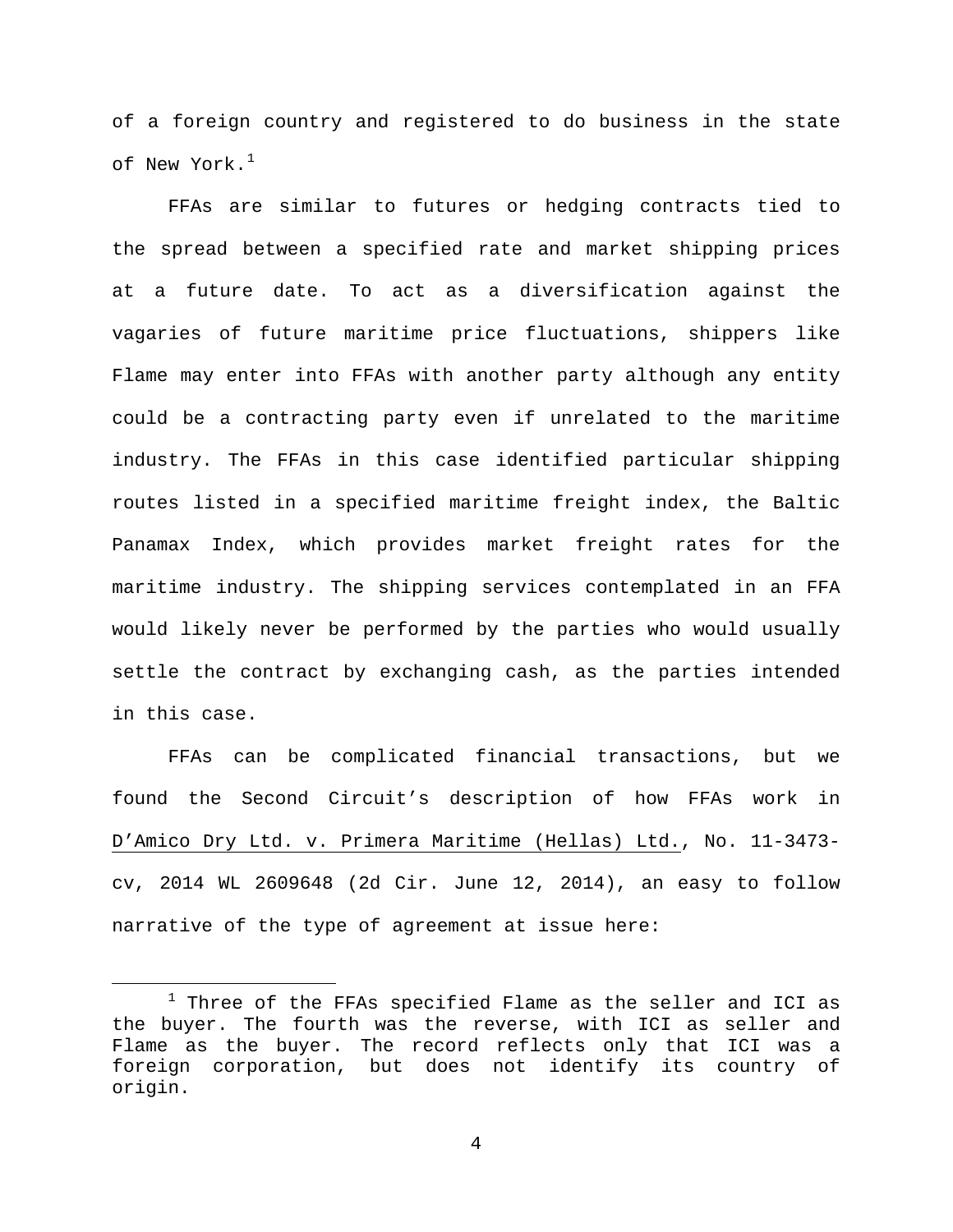A major risk of an ocean carrier's business is that a slowdown in worldwide commercial<br>activity will lead to diminution in diminution shipments of cargo, causing vessels to make expensive voyages partially empty or, in more extreme circumstances, to lay idle. The rates carriers charge for carriage of goods fall during such slowdowns. . . . As a way of offsetting losses from its vessels being<br>underemployed or idle during such a underemployed or idle during such a<br>slowdown, [a carrier may] enter[] into slowdown, [a carrier may] futures contracts on international shipping<br>rates. These contracts, sometimes called rates. These contracts, "forward freight agreements" or "FFAs," specify a base rate (the "contract rate") for a hypothetical shipment of specified goods over specified routes and future dates for comparison of the contract rate with the market rates on such future dates. If on a specified future date the market rate is above the contract rate, then the party that took the downside of the agreement must pay the other party the difference. If on the future date the market rate is below the contract rate, the party that took the upside of the contract must pay the other party the difference. Profits realized from such contracts as rates fall will increase [the carrier's] revenues when demand is low,<br>counteracting its losses from counteracting underemployment. Conversely, the losses on such contracts will decrease [the carrier's] net revenues when demand is high and rates rise.

### D'Amico, 2014 WL 2609648, at \*1.

In September 2008, freight rates in the international shipping market entered a steep decline, causing ICI to become financially distressed. In October 2008, ICI voluntarily petitioned for bankruptcy in Greece, which constituted an Event of Default under the terms of the FFAs. Under the FFAs, ICI owed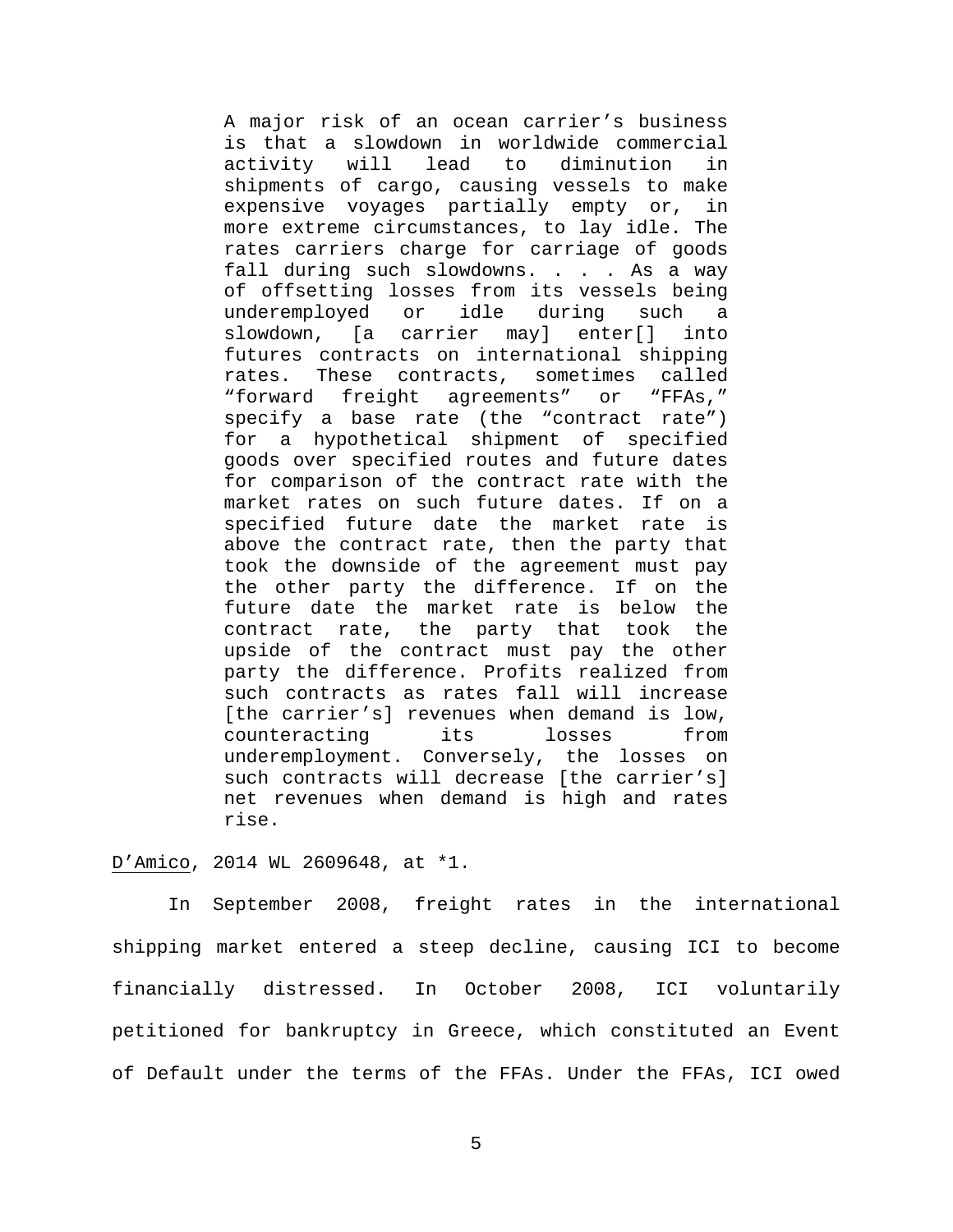Flame a substantial amount based on the difference between the contract and market rates.

In November 2010, Flame brought suit against ICI in the High Court of Justice, Queen's Bench Division, Commercial Court in London, England (the "English Court"), alleging breaches of the FFAs and seeking monetary damages. The English Court entered judgment against ICI on December 13, 2010 in the amount of \$19,907,118.36 (the "English judgment").

After obtaining the English judgment against ICI, Flame moved for recognition and enforcement of that judgment in the United States District Court for the Southern District of New York.<sup>[2](#page-5-0)</sup> ICI appeared before the district court and moved to dismiss for failure to state a claim, arguing that it did not have notice of the action in the English Court. The district court denied ICI's motion. ICI's counsel subsequently filed a motion to withdraw as counsel, which the district court granted. When granting the withdrawal motion, the district court warned ICI that it must obtain new counsel or face a default judgment. ICI failed to obtain substitute counsel, and the court entered

<span id="page-5-0"></span> $2$  No federal statute provides for the recognition of foreign judgments. Instead, federal courts generally recognize judgments of foreign courts out of comity. See Hilton v. Guyot, 159 U.S. 113, 163–64, 202–03 (1895).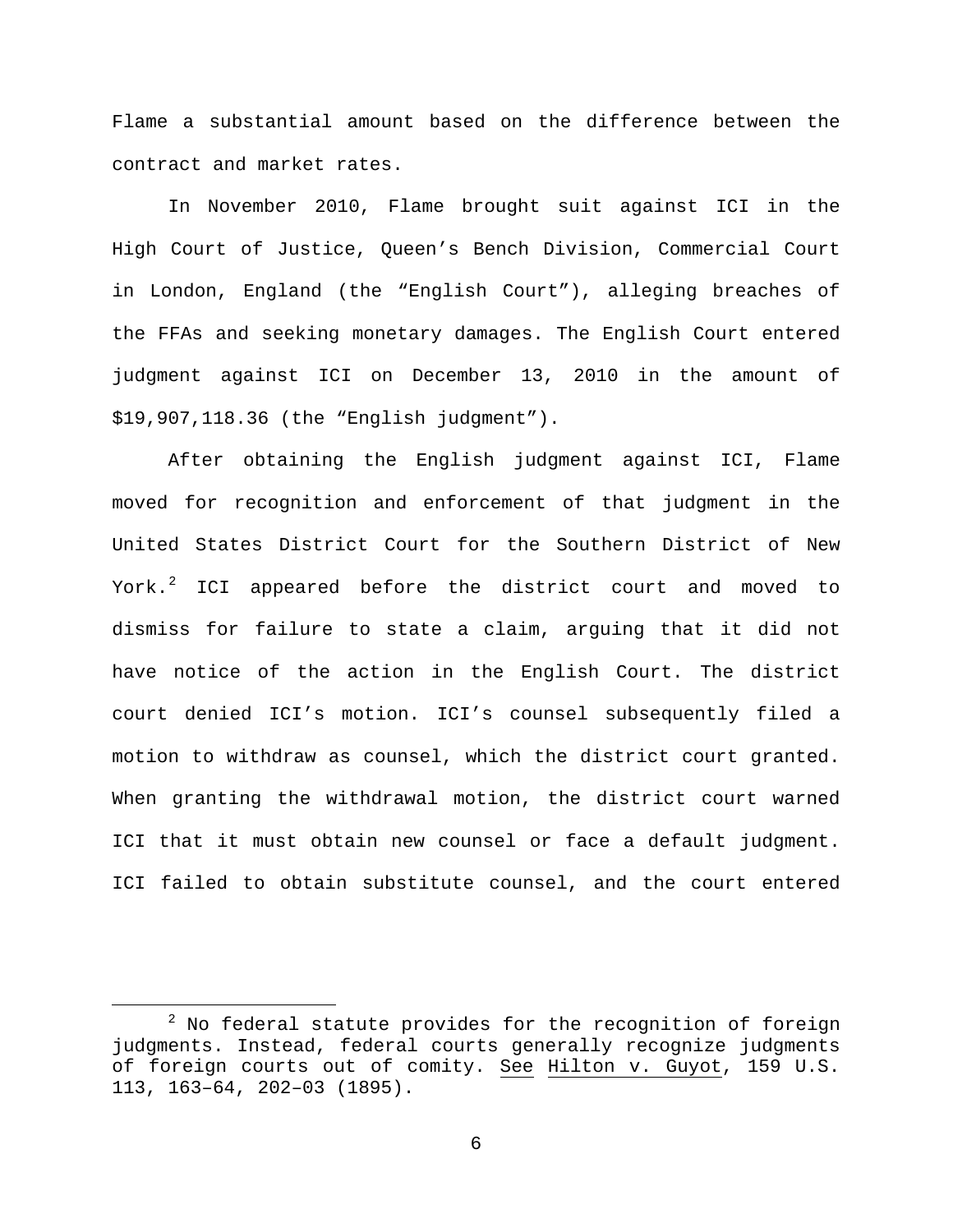default judgment on October 4, 2011,<sup>[3](#page-6-0)</sup> recognizing the English judgment in favor of Flame.

On October 17, 2013, Flame registered the judgment of the Southern District of New York in the United States District Court for the Eastern District of Virginia pursuant to 28 U.S.C. § 1963. Flame then filed a verified complaint seeking an Order of Attachment against the shipping vessel M/V CAPE VIEWER (the "CAPE VIEWER"), docked at Norfolk, Virginia, pursuant to Rule B. Flame sought attachment of the CAPE VIEWER, which is owned by Freight Bulk, on the theory that Freight Bulk is the alter ego of ICI. The district court issued an attachment order, which was timely served on Freight Bulk.

Freight Bulk then appeared and moved the district court to vacate the Order of Attachment pursuant to supplemental Rule  $E(4)(f)$ , arguing that the court lacked subject matter jurisdiction to enter the order. In particular, Freight Bulk contended that (1) the district court should apply English law in determining whether the FFAs are maritime contracts; and (2) regardless of the court's choice of law, FFAs are not maritime contracts. Because Flame invoked only the court's maritime

<span id="page-6-0"></span><sup>&</sup>lt;sup>3</sup> The United States District Court for the Southern District of New York entered default judgment in recognition of the wellestablished rule that "'a corporation may appear in the federal courts only through licensed counsel.'" See In re Under Seal, 749 F.3d 276, 290 n.17 (4th Cir. 2014).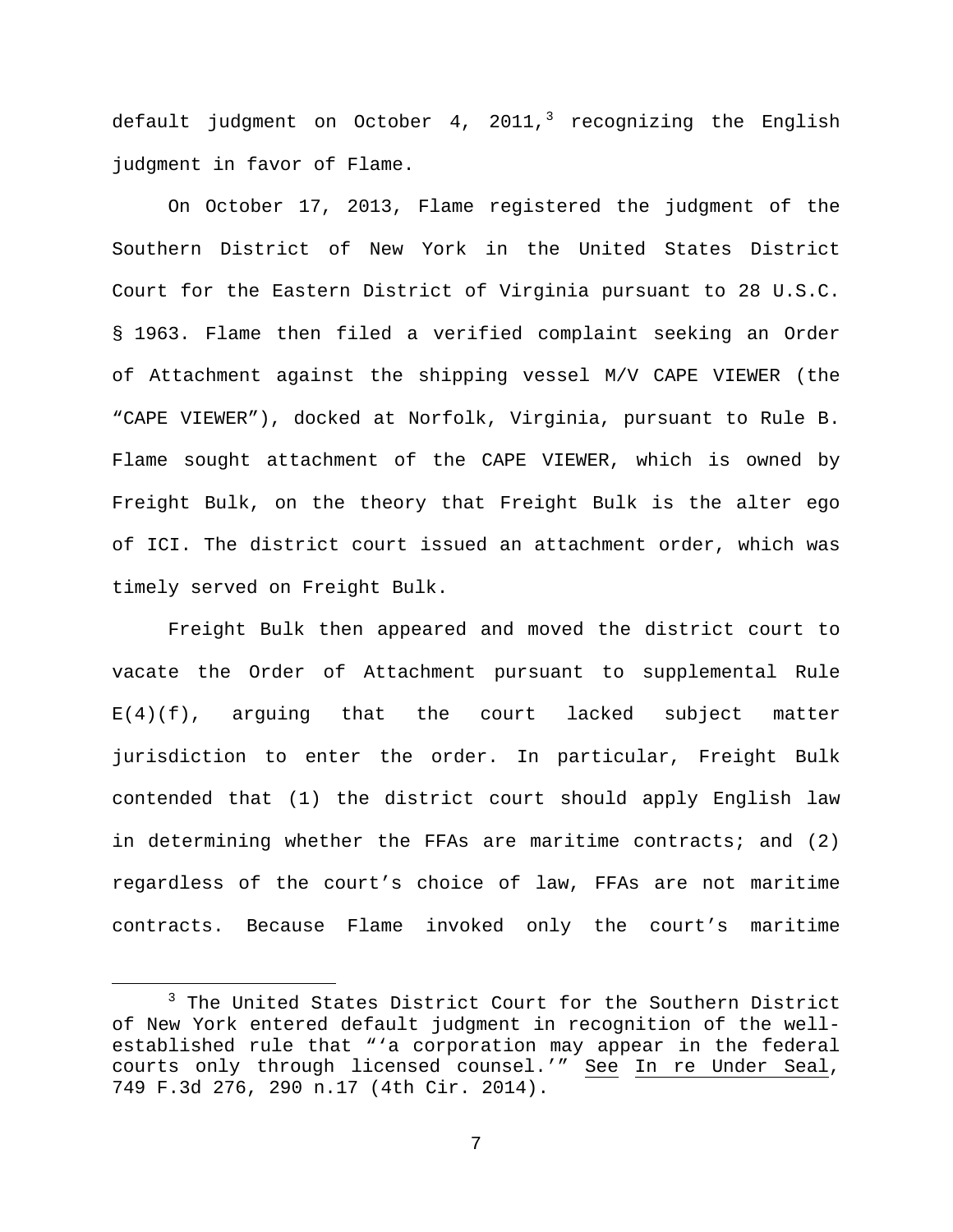jurisdiction in its complaint, Freight Bulk argued that in the absence of a valid maritime claim the district court lacked subject matter jurisdiction and had no authority to enter the Rule B Order of Attachment.

After several hearings on Freight Bulk's motion to vacate, the district court denied that motion with respect to Freight Bulk's jurisdictional arguments. $4$  Specifically, the district court concluded that it had properly exercised its admiralty jurisdiction over the case because federal law, rather than English law, controlled that issue. The district court determined that FFAs are maritime contracts under federal law. "However, considering the complexities and uncertainties involved . . . and the importance of clarifying the procedural issues presented," the district court certified the matter for expedited appeal to this Court. Flame S.A. v. Industrial Carriers, Inc., No. 2:13-cv-658, 2014 WL 108897, at \*4 (E.D. Va.

<span id="page-7-0"></span> $4$  In its Rule E(4)(f) motion to vacate, Freight Bulk also asserted that Flame's Complaint failed to set forth a legally sufficient basis upon which to pierce Freight Bulk's corporate veil. The district court withheld ruling on this separate issue of whether Flame properly pled that Freight Bulk is the corporate alter ego of ICI. As that question was not decided by the district court, it is not before us on appeal, and we offer no opinion on the issue.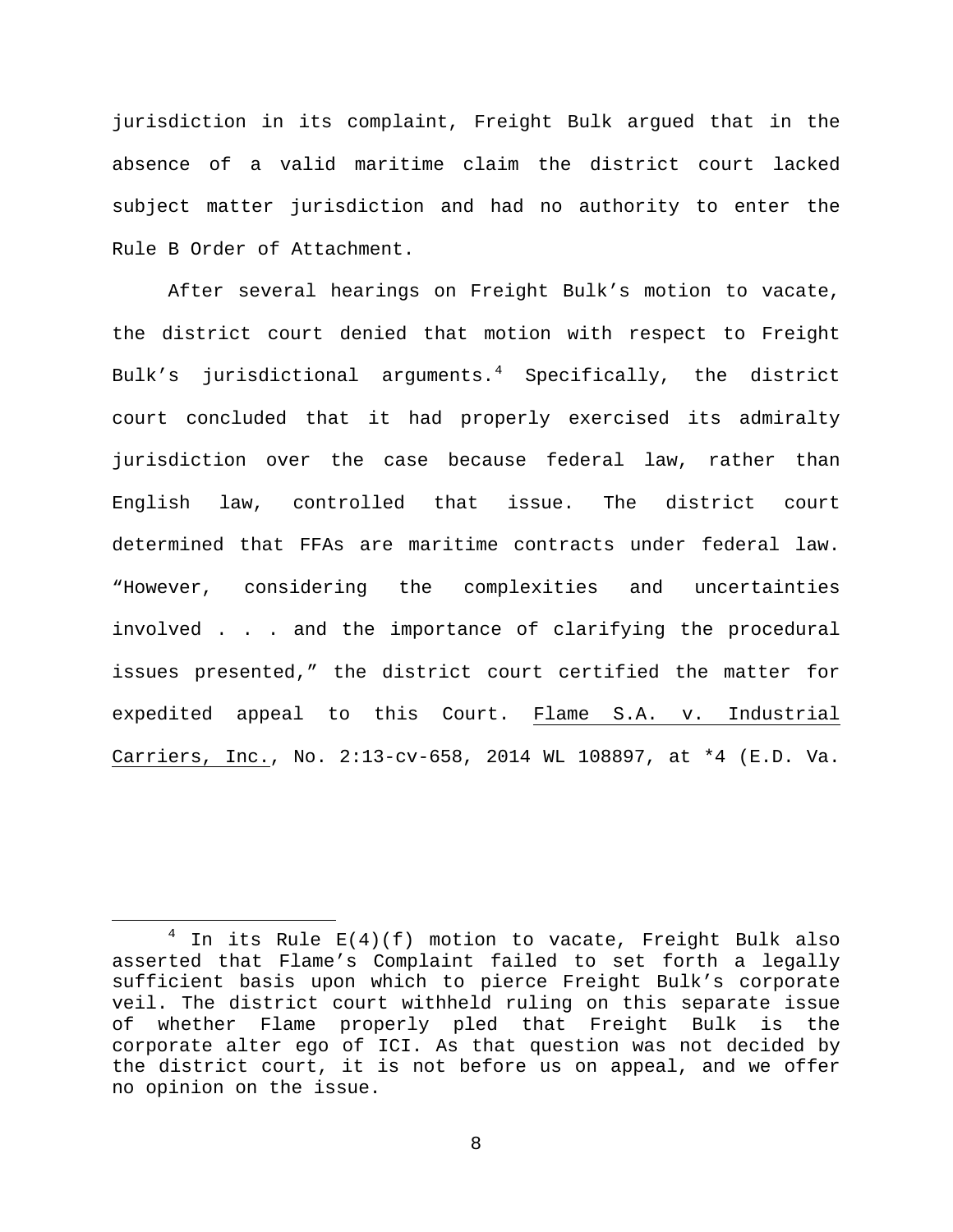Jan. 10, 2014). Freight Bulk then sought permission to file an interlocutory appeal, which this Court granted.<sup>[5](#page-8-0)</sup>

#### II.

This case presents two distinct issues on appeal, both of which concern the court's subject matter jurisdiction. First, we must determine whether federal law or foreign law controls our jurisdictional inquiry. Second, we must consider whether the FFAs at issue in this case are maritime contracts under the controlling law, establishing whether the district court could properly exercise admiralty jurisdiction in this case. We review the district court's legal conclusions regarding its own subject matter jurisdiction de novo. See Vitol, S.A. v. Primerose Shipping Co., 708 F.3d 527, 533 (4th Cir. 2013). "We review the district court's factual findings with respect to jurisdiction for clear error." Velasco v. Gov't of Indon., 370 F.3d 392, 398 (4th Cir. 2004).

<span id="page-8-0"></span> <sup>5</sup> Section 1292(b) of 28 U.S.C. allows for the interlocutory appeal of an otherwise unappealable order when a district court judge certifies that the order "involves a controlling question of law as to which there is substantial ground for difference of opinion and that an immediate appeal from the order may materially advance the ultimate termination of the litigation."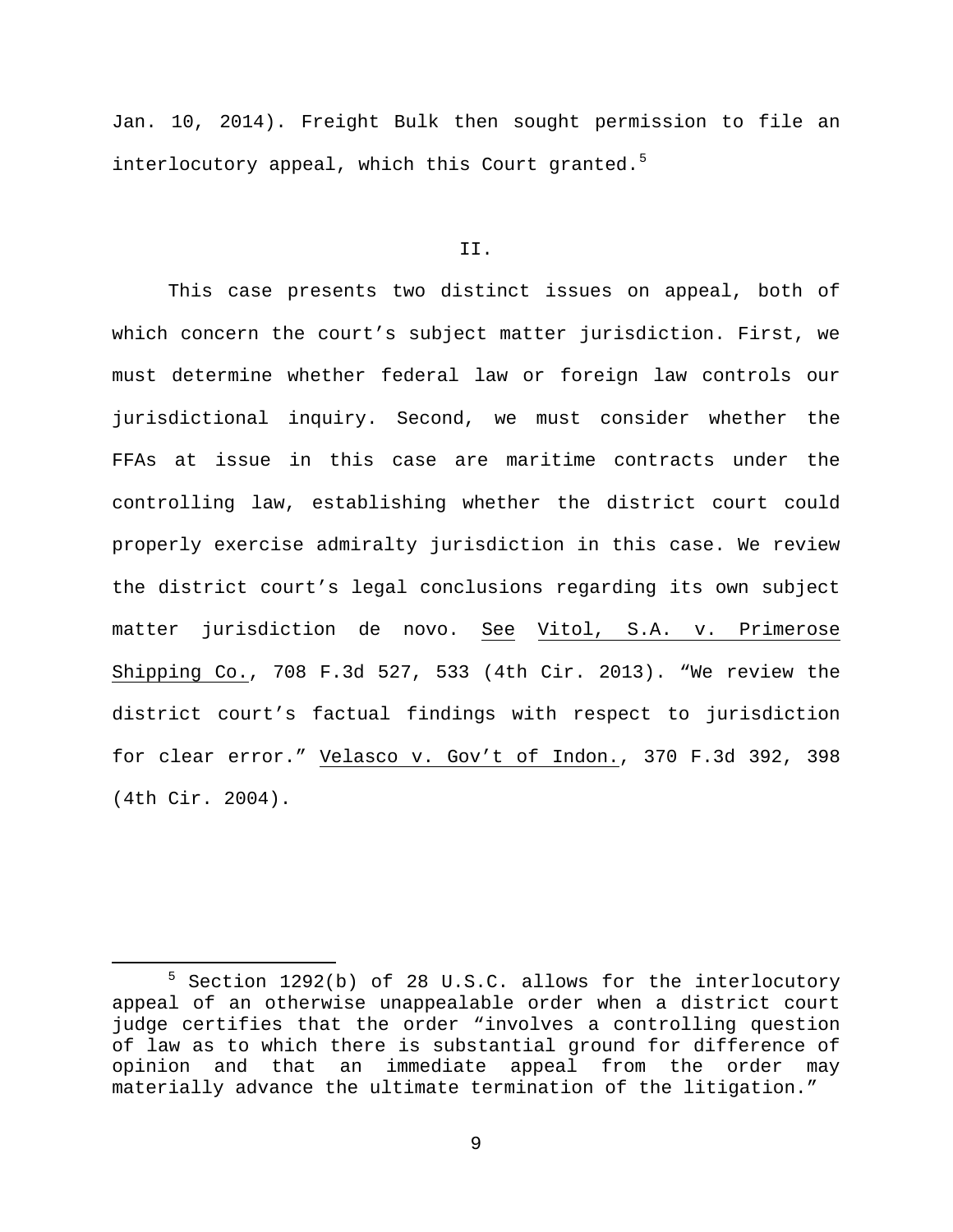A.

"The judicial Power [of the United States] extend[s] . . . to all Cases of admiralty and maritime Jurisdiction." U.S. Const. art. III, § 2. In addition to this constitutional grant of original jurisdiction to the federal courts over admiralty matters, Congress has made plain the federal courts' exclusive authority over admiralty cases first with the Judiciary Act of 1789 and presently in 28 U.S.C. § 1333. That statute provides that "The district courts shall have original jurisdiction, exclusive of the courts of the States, of: (1) Any civil case of admiralty or maritime jurisdiction, saving to suitors in all cases all other remedies to which they are otherwise entitled." 28 U.S.C. § 1333; see Judiciary Act of 1789, § 9, Ch. 20, 1 Stat. 73, 76–77.

Since the Founding, the Supreme Court has made clear the authority and primacy of the federal courts in matters of admiralty particularly as relates to the recognition of foreign admiralty judgments.

> It is well recognized that federal courts in the United States possess jurisdiction in admiralty over claims to enforce a foreign admiralty judgment. See,<br>e.g., 1 Benedict on Admiralty § 106 e.g., 1 Benedict on Admiralty § 106 ("[A]dmiralty jurisdiction in the United States may be broadly stated as extending to ... any claim to enforce a judgment of a foreign admiralty court."). Even in the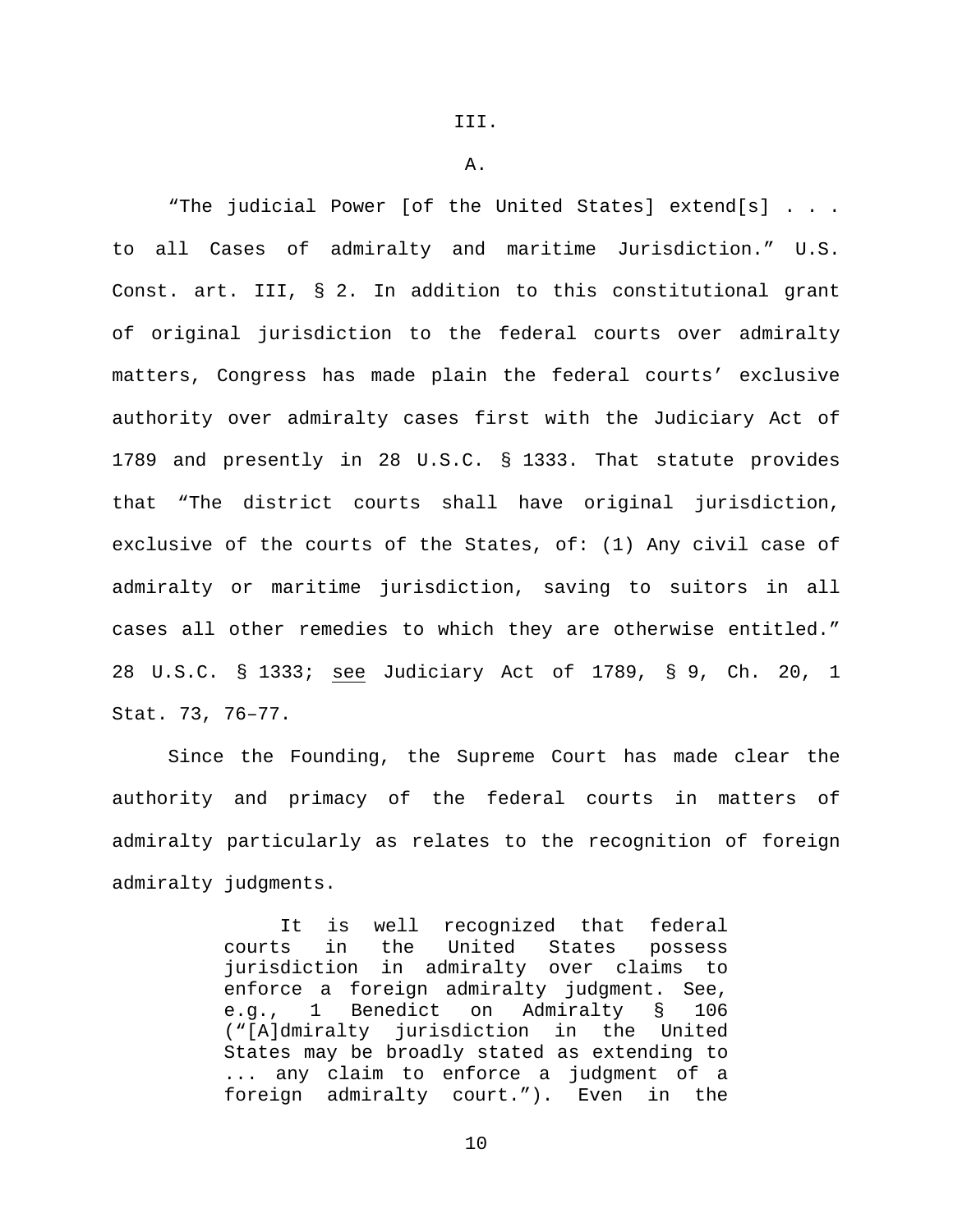earliest days of the Republic, the Supreme Court \*534 confirmed that the courts of the<br>United States possess jurisdiction to possess jurisdiction to recognize the admiralty decrees of foreign admiralty courts. See Penhallow v. Doane's Adm'rs, 3 U.S. (3 Dall.) 53, 97, 1 L. Ed. 507 (1795) (Iredell, J.) ("It was clearly shown at the bar, that a Court of Admiralty, in one nation, can carry into effect the determination of the [C]ourt of Admiralty of another.").

Vitol, 708 F.3d at 533–34.

To proceed on a request for a Rule B writ of maritime attachment, the plaintiff must have a claim against the defendant that is cognizable in admiralty. See Vitol, 708 F.3d at 533–34 (considering whether the court had admiralty jurisdiction over a request for attachment under Rule B). In the case before us, the initial issue is whether United States courts apply the law of the foreign jurisdiction that rendered the judgment to determine if the claim is cognizable in admiralty or whether the maritime law of the United States determines the admiralty status of that claim.

As the district court recognized, the distinction between English and American law is determinative in the case at bar.

> It is apparent to the Court that under English law the [FFAs] would not be maritime contracts and as a result judgment in this matter would not be an admiralty judgment. Therefore, if English law were used in addressing this Rule B attachment, no admiralty jurisdiction would exist.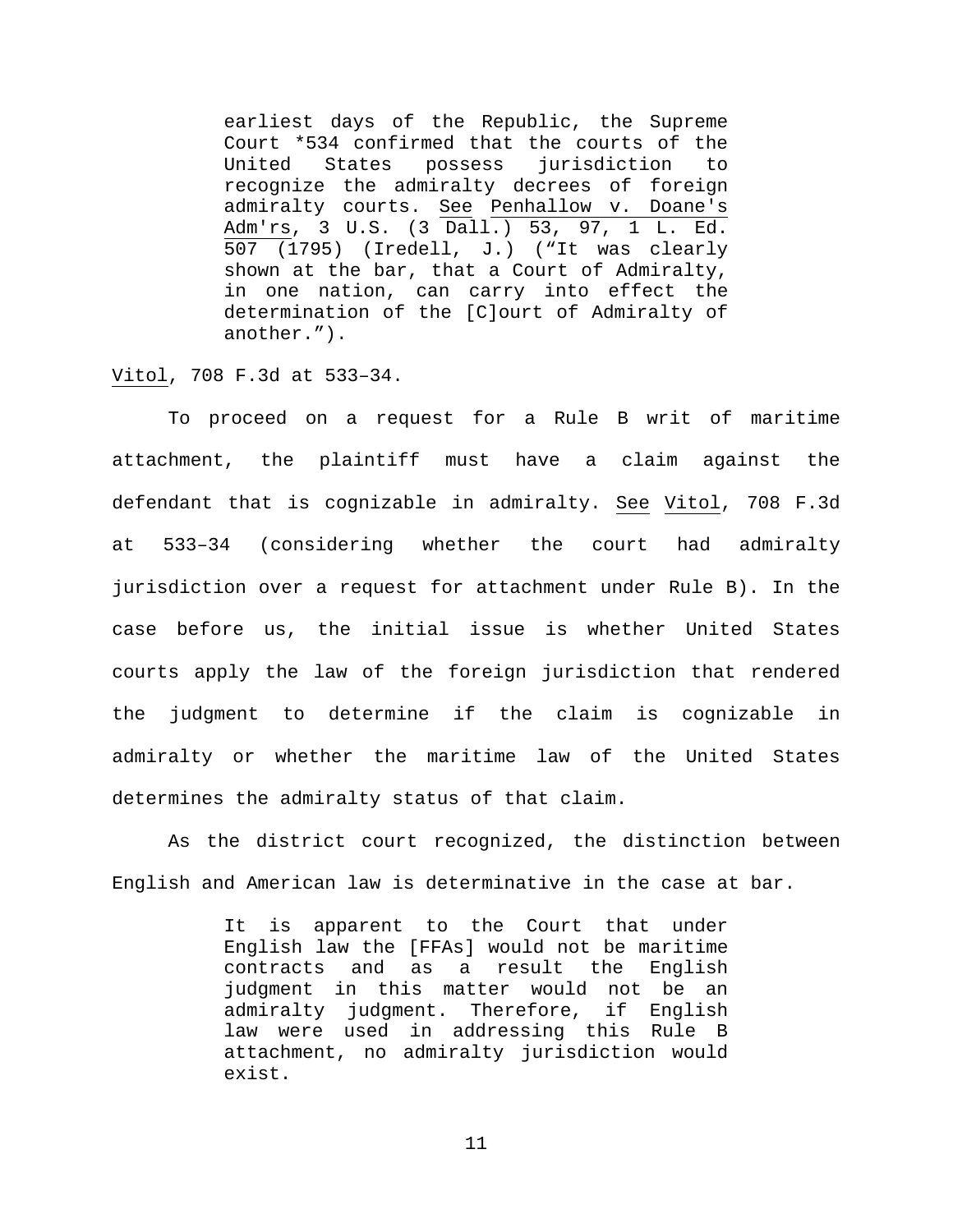Under federal law, however, it appears that the [FFAs] in question would certainly be maritime contracts.

Flame, 2014 WL 108897, at \*3. Thus, the district court concluded "if federal law is applied, then this Court has admiralty jurisdiction. If English law is applied, there is no admiralty jurisdiction." Id. at \*1.

Both before the district court and on appeal, Freight Bulk has argued that a claim to enforce a foreign judgment falls within a federal court's admiralty and maritime jurisdiction only if the claim underlying the foreign judgment would be considered a maritime claim under the laws of the foreign jurisdiction that rendered the judgment. The district court rejected Freight Bulk's argument and concluded that the maritime nature of a claim to enforce a foreign judgment must be determined under the laws of the United States. The district court characterized the issue as "a question of choice of law on a procedural issue" and noted that "[g]enerally, procedural questions in federal court are governed by federal law," which led it to its ultimate conclusion that "federal law should inform this Court's determination of whether it has admiralty jurisdiction." Flame, 2014 WL 108897, at \*2, \*3.

The district court determined that there was no directly applicable Fourth Circuit precedent on the issue despite Freight Bulk's argument that our prior decision in Vitol dictated a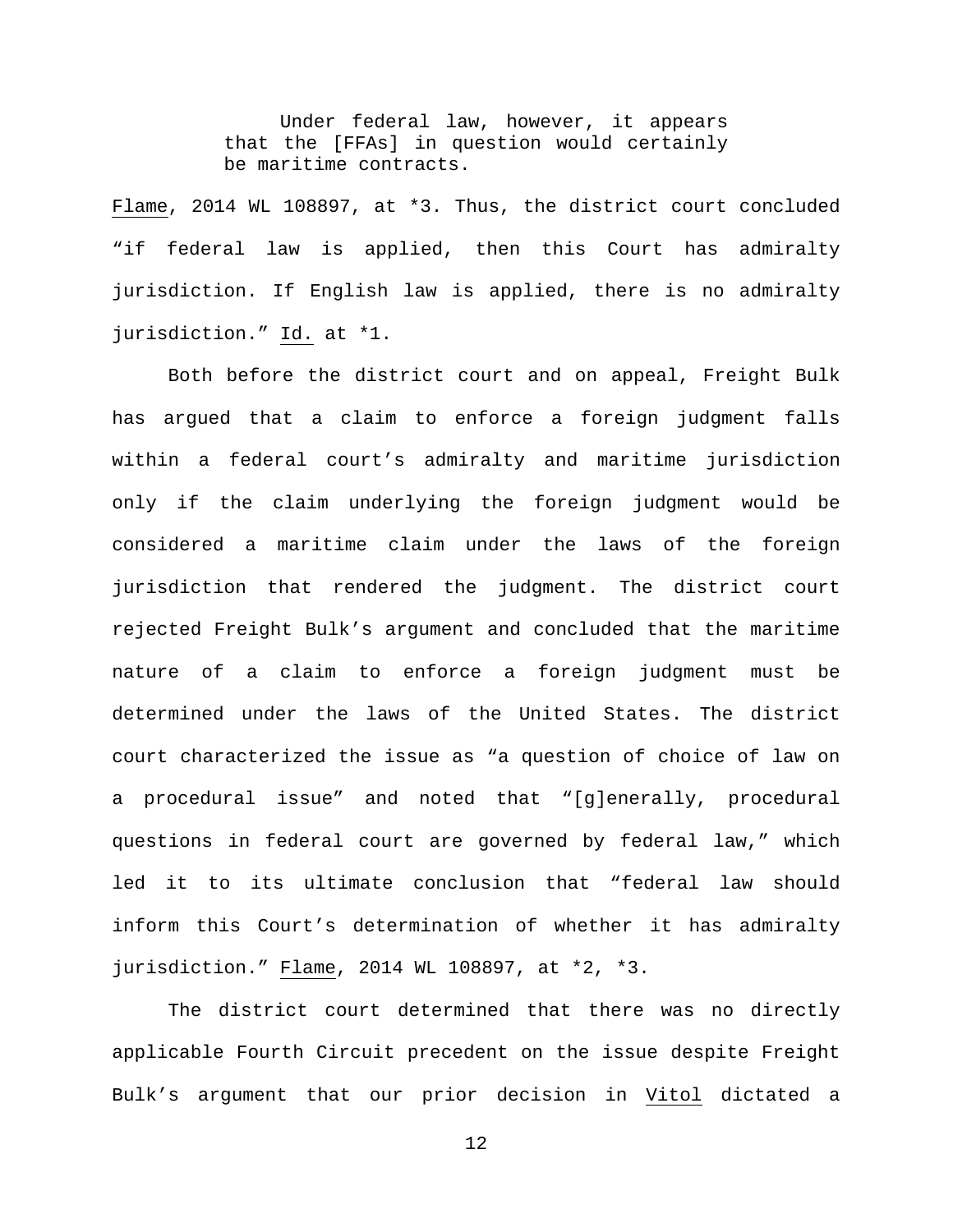result in its favor. In the absence of controlling authority, the district court looked to analogous precedent from the Supreme Court in Norfolk Southern Railway v. Kirby, 543 U.S. 14 (2004), and the Second Circuit's opinion in Blue Whale Corp. v. Grand China Shipping Development Co., 722 F.3d 488 (2d Cir. 2013). In our review of the district court's decision and the arguments presented to us, we first examine the impact of Vitol and then consider the application of other precedent.

B.

Freight Bulk contends that our prior opinion in Vitol requires holding that a claim's characterization under foreign law controls our jurisdictional inquiry. We disagree. Freight Bulk's reliance on Vitol is misplaced.

In Vitol, we considered whether a district court's Rule B attachment order to enforce a foreign admiralty judgment was properly issued. 708 F.3d at 533. The defendants-appellees in Vitol (the companies owning or controlling the vessel) argued that the district court lacked admiralty jurisdiction because the plaintiff-appellant (the company seeking Rule B attachment and judgment holder) elected to pursue its cause of action in the English Commercial Court rather than the Admiralty Court (both part of the English High Court of Justice). In the Vitol appellants' view this choice of forum in England made the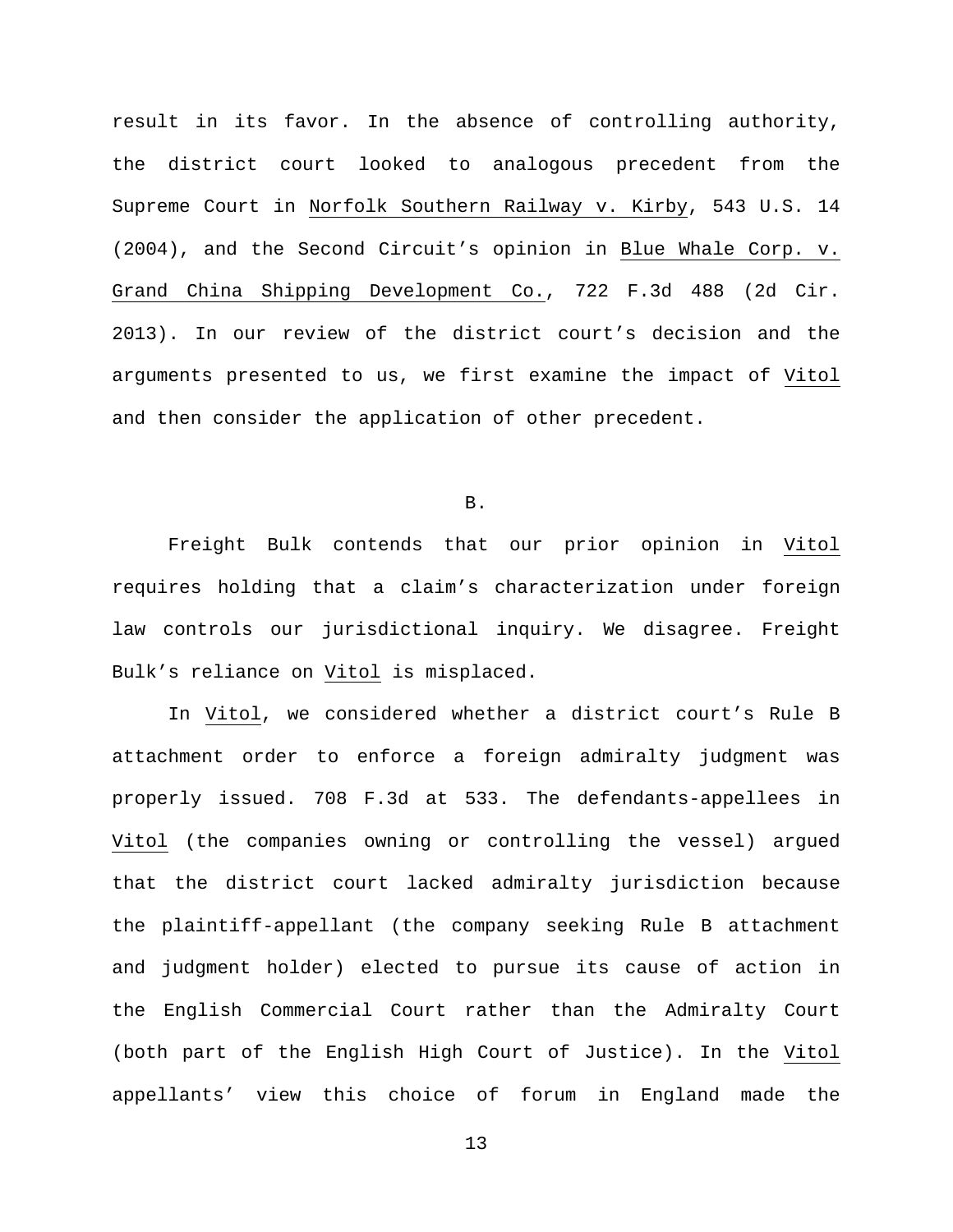foreign judgment obtained a non-admiralty judgment.<sup>[6](#page-13-0)</sup> Id. at 534. We rejected that argument:

> [The appellee ship owners] ask this Court to hold that the choice of forum in England, not the subject matter of the underlying claim, is dispositive of whether jurisdiction lies with the district court pursuant to 28 U.S.C. § 1333. In other words, [appellees] contend that [the] choice of forum in the English Commercial Court for an otherwise valid admiralty claim there<br>divests any resulting judgment of its any resulting judgment of its admiralty character in this country so it can no longer be considered as an admiralty matter. We find this argument unpersuasive and unsupported.

> The approach advocated by [appellees], which looks purely to form at the expense of substance, is unsupported by citation to any case as authority for its position. Indeed, the dispositive question is not whether the English Judgment issued from an "admiralty court," but rather, whether the claim itself is maritime in nature.

Id. at 535 (emphasis added).

The issue Freight Bulk now raises, whether federal or foreign law applies when characterizing a foreign judgment as an admiralty judgment for purposes of federal jurisdiction, was not an issue in Vitol. As the Second Circuit recognized in D'Amico:

> the Vitol decision did not constitute a precedent on the question whether the maritime character of the claim under U.S.

<span id="page-13-0"></span> $6$  The parties in Vitol did not dispute that the claim at issue was a maritime claim under either federal law or English law or that the English court had jurisdiction to render its judgment. See Vitol, 708 F.3d at 533–35.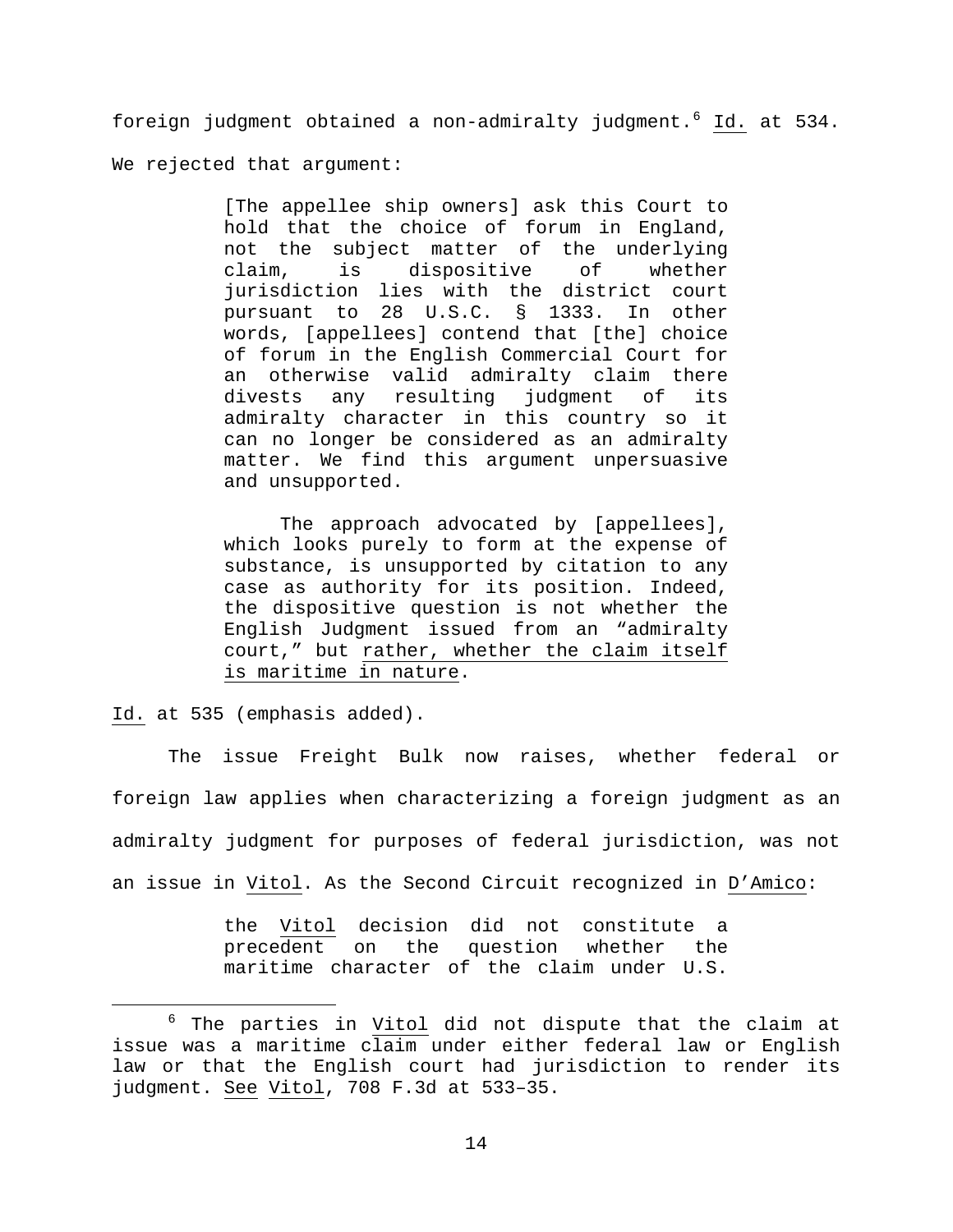law is pertinent, both because the Vitol court never considered the question whether U.S. law should be consulted, and because the answer would have been the same under<br>either British or U.S. law, as the British or U.S. law, as the underlying claim (breach of the warranty of seaworthiness) is maritime in both nations. Vitol never considered whether the maritime character of the underlying claim under U.S. law standards justifies the exercise of federal admiralty jurisdiction.

2014 WL 2609648, at \*6. Vitol resolved the isolated issue raised in that case and no more. Freight Bulk's argument to the contrary is without merit.

C.

Supreme Court precedent strongly indicates that federal law should control our determination of whether a claim, such as the FFA dispute in this case, sounds in admiralty. Although the Supreme Court has not directly addressed the issue, its opinion in Kirby offers guidance.

In Kirby, the Supreme Court considered whether federal or state law governed the interpretation of two maritime contracts. 543 U.S. at 22–23. The Court concluded that "[w]hen a contract is a maritime one, and the dispute is not inherently local, federal law controls the contract interpretation." Id. In reaching this conclusion, the Supreme Court explained that Article III's purpose in granting admiralty jurisdiction to the federal courts was to provide for the uniformity of maritime law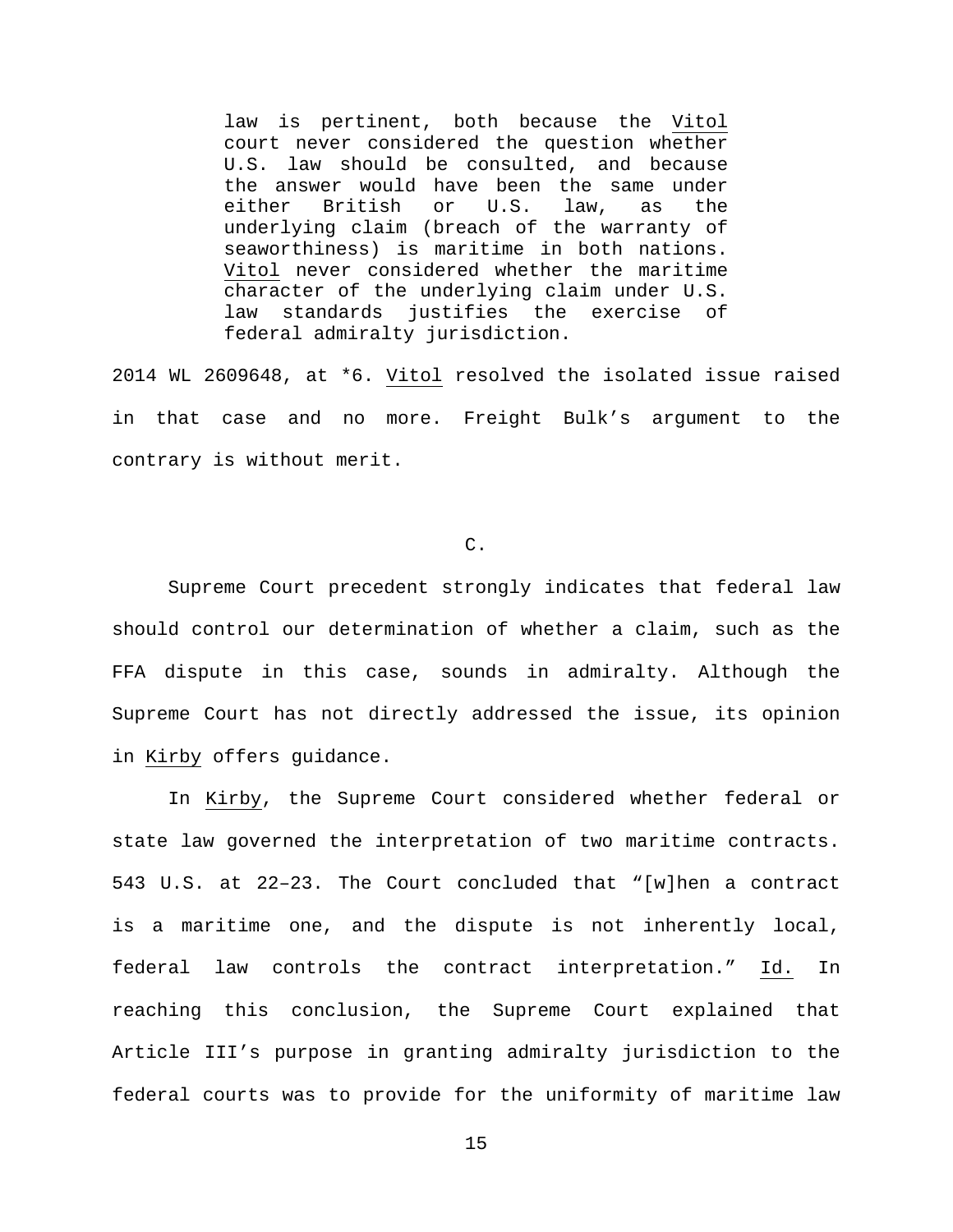throughout the country, including the uniform interpretation of maritime contracts. Id. at 28.

> It certainly could not have been the intention [of Article III] to place the rule and limits of maritime law under the disposal and regulation of the several States, as that would have defeated the uniformity and consistency at which the Constitution aimed on all subjects of a commercial character affecting the intercourse of the States with each other or with foreign states.

Id. at 28–29; see also Ins. Co. v. Dunham, 78 U.S. (11 Wall.) 1, 24 (1870) (holding that "the admiralty and maritime jurisdiction of the United States is not limited either by the restraining statutes or the judicial prohibitions of England, but is to be interpreted by a more enlarged view of its essential nature and objects"). As the district court observed, based upon the constitutional principle of uniformity in the maritime context, "it could not have been the intention of Article III's grant of admiralty jurisdiction to place the rules and limits of maritime law under the disposal and regulation of foreign states." Flame, 2014 WL 108897, at \*2 n.2.

This conclusion was bolstered by the Second Circuit's opinion in Blue Whale, which is instructive in part. While seemingly on point, the Blue Whale decision discusses the similar, but ultimately distinct, issue of whether a plaintiff "has a valid prima facie admiralty claim" for purposes of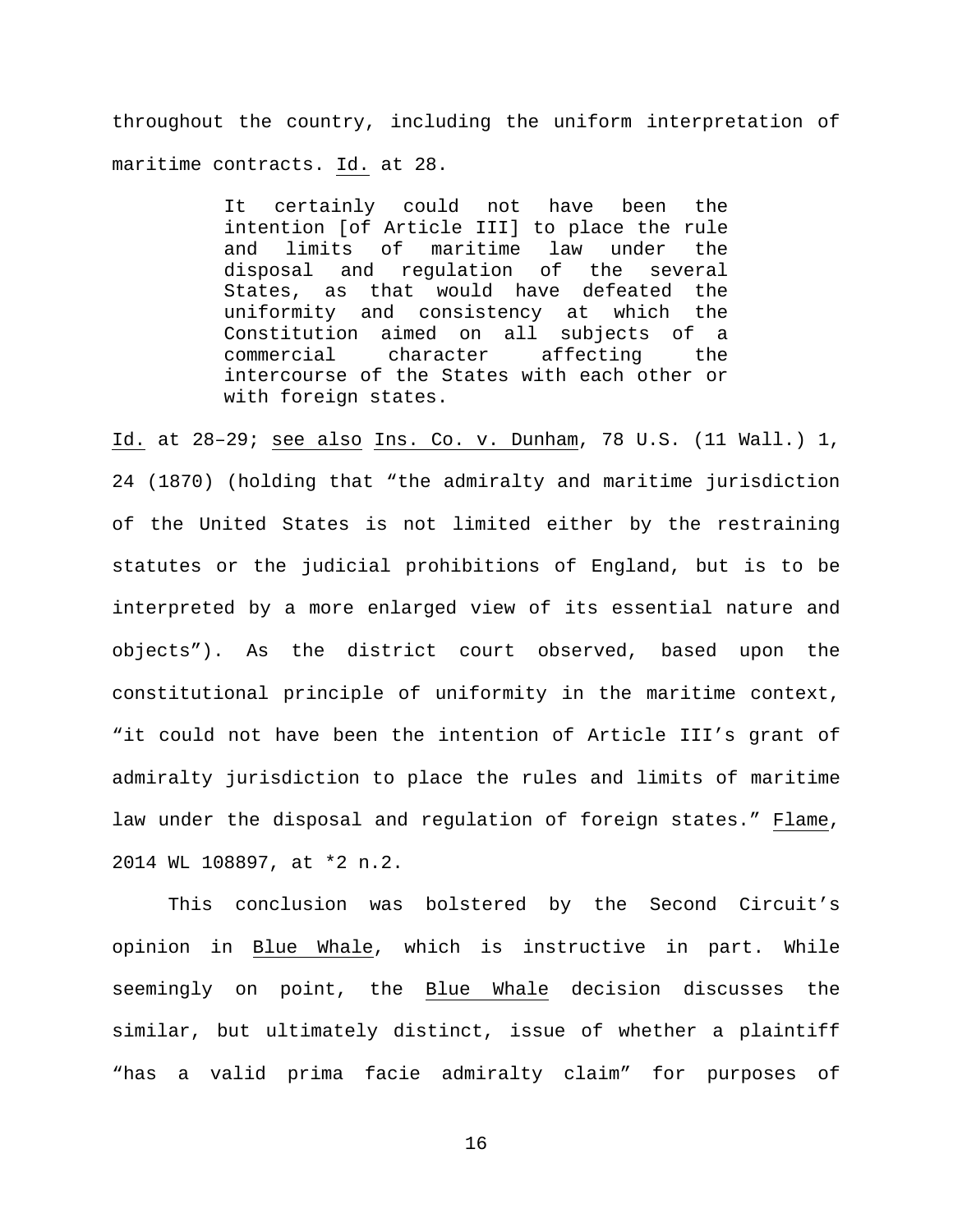satisfying the four-factor test for issuing a Rule B attachment adopted in Aqua Stoli Shipping Ltd. v. Gardner Smith Pty Ltd., 460 F.3d 434 (2d Cir. 2006). Blue Whale, 722 F.3d at 493. The Second Circuit split its inquiry into two parts: (1) whether the plaintiff alleged a claim sounding in admiralty, and (2) whether that claim is prima facie valid. Id. Recognizing a "split of authority" in the Southern District of New York, the Second Circuit reached the choice-of-law issue even though "[n]either party disputed that [the plaintiff] had alleged a claim sounding in admiralty and that the court had maritime jurisdiction." Id. at 491. The court explained:

> Despite the divide, what is clear is that federal law controls the procedural inquiry, namely, whether a plaintiff's claim sounds in admiralty. This question is inherently procedural by virtue of its relationship to the courts' subject matter jurisdiction and, thus, is controlled by federal maritime law. . . . We hold that federal maritime law governs whether a claim sounds in admiralty.

Id. at  $494-95.^7$  $494-95.^7$  Thus, while helpful, the Second Circuit's treatment of the issue in Blue Whale is only analogous precedent.

After briefing and oral argument in the case at bar, the Second Circuit decided D'Amico which does directly address the jurisdictional question before us. In D'Amico, the holder of an

<span id="page-16-0"></span> $7$  The court then proceeded to the second part of its inquiry, which is not relevant to this case.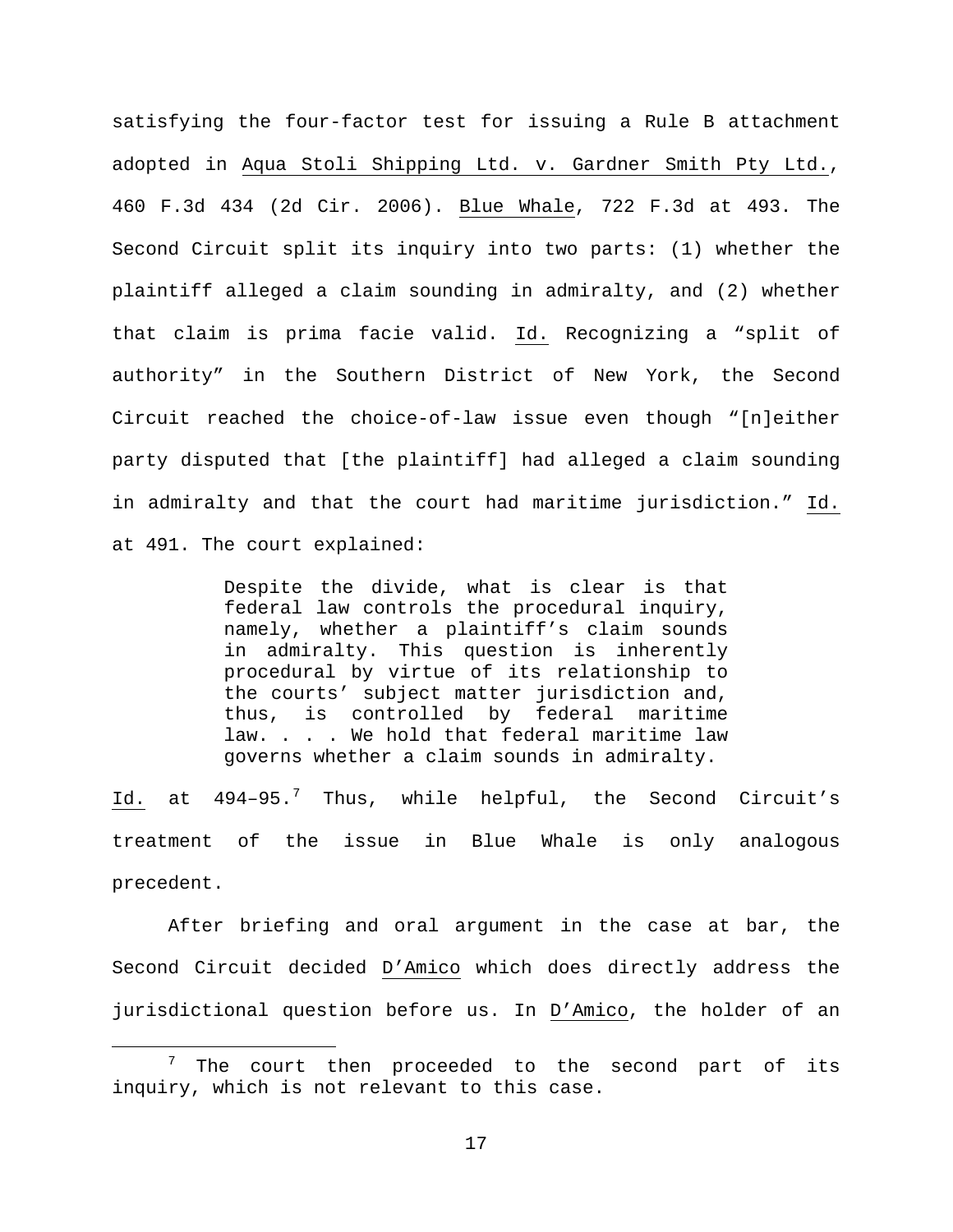English judgment sought attachment under Rule B invoking the district court's admiralty jurisdiction. 2014 WL 2609648, at \*1. The district court concluded that it lacked jurisdiction because "the maritime nature of [a] claim must be determined by reference to the law of the nation that rendered the judgment," and under the laws of England, "the claim underlying the judgment was not deemed maritime in English law." Id. at \*2.

The Second Circuit vacated the judgment of the district court, holding that "a suit to enforce a foreign judgment may be heard in the federal admiralty jurisdiction under § 1333 if the claim underlying the judgment would be deemed maritime under U.S. law." Id. at \*9. In a thorough analysis, the D'Amico court persuasively concluded that choice of law principles support using federal law because "[t]he question whether a claim belongs in one or another court is jurisdictional and procedural," and "[u]nder choice of law principles, the law of the forum state is used for such a question." Id. at  $*8.^8$  $*8.^8$  $*8.^8$ 

The Second Circuit in D'Amico reached the same conclusion that Kirby leads us to: that by extending federal jurisdiction to "all Cases of admiralty and maritime Jurisdiction," "the Framers of the Constitution and Congress wanted to ensure that

<span id="page-17-0"></span> $8$  In the district court and before us, Freight Bulk relied on the decision from the Southern District of New York in D'Amico. Now that the Second Circuit has reversed that decision, Freight Bulk is left with scant authority for its argument.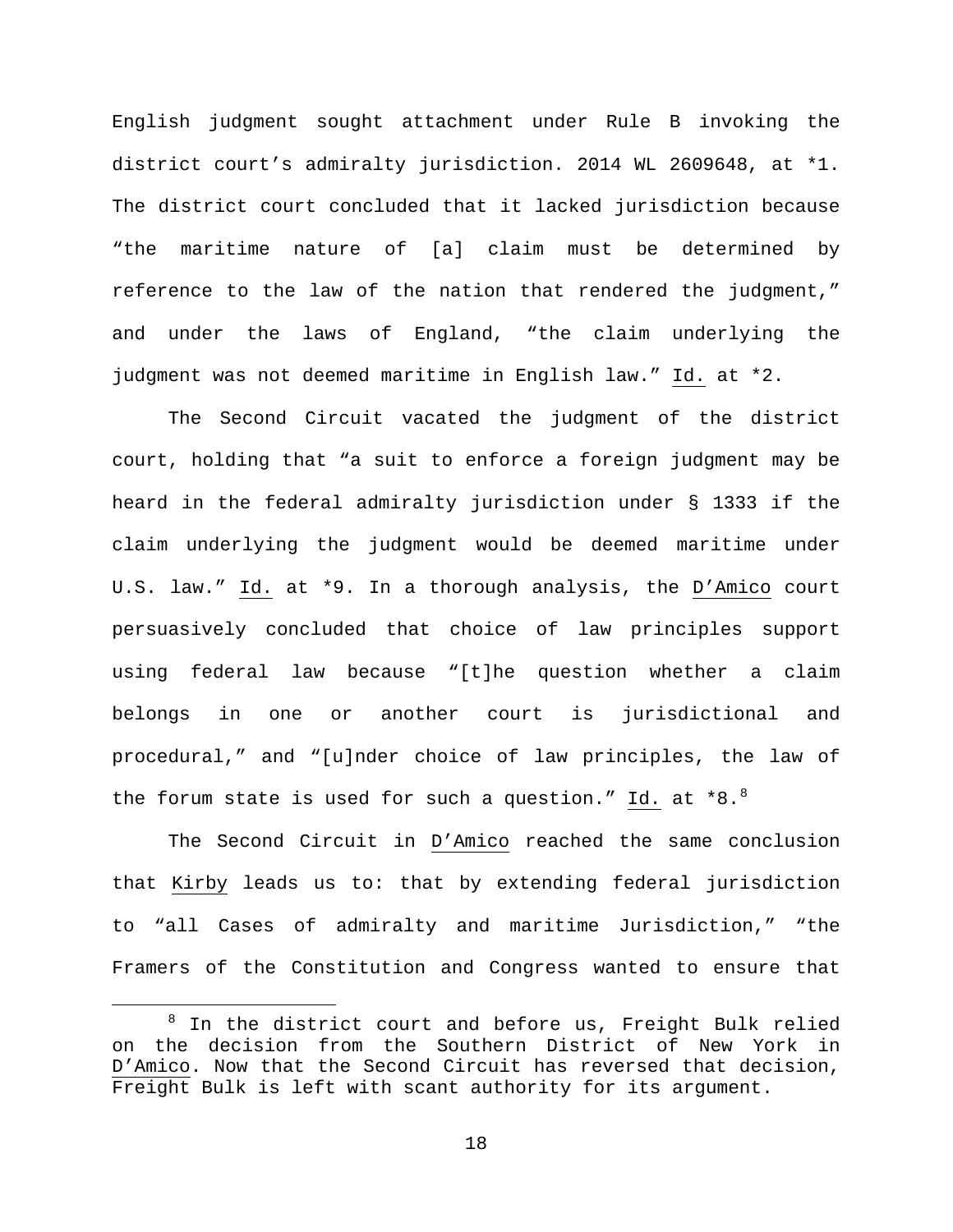matters deemed maritime *under our laws* have access to our federal courts." Id. at \*7. As the D'Amico court explained:

> The policy of the United States to place maritime matters in the federal courts is so strong that § 1333 makes federal court jurisdiction exclusive. Although, as a general proposition, there is widespread agreement throughout the world which kinds of matters are maritime and which are not, there is no assurance that some other nation might not define its own maritime jurisdiction more broadly, or more narrowly, than we do. It seems reasonable to assume that the Framers of the Constitution and Congress wanted to ensure that matters deemed maritime under our laws have access to our federal courts. There is no reason to suppose that the Founders or Congress would have wished to exclude from the admiralty jurisdiction matters that U.S. law deems maritime, merely because another nation does not consider them maritime. The fact that some nation, unlike ours, does not reserve a special jurisdiction for maritime matters, or classify maritime matters as subject to a discrete body of laws, does not derogate from the policies of our law to provide for the adjudication of matters we regard as maritime in our federal courts.

## Id. at \*7.

Based on the Supreme Court's reasoning in Kirby and the onpoint and persuasive opinion in D'Amico, we hold that federal law, rather than foreign law, controls the procedural inquiry into whether a foreign judgment is a maritime judgment. Thus, a claim to enforce a foreign maritime judgment is within the admiralty subject matter jurisdiction of United States courts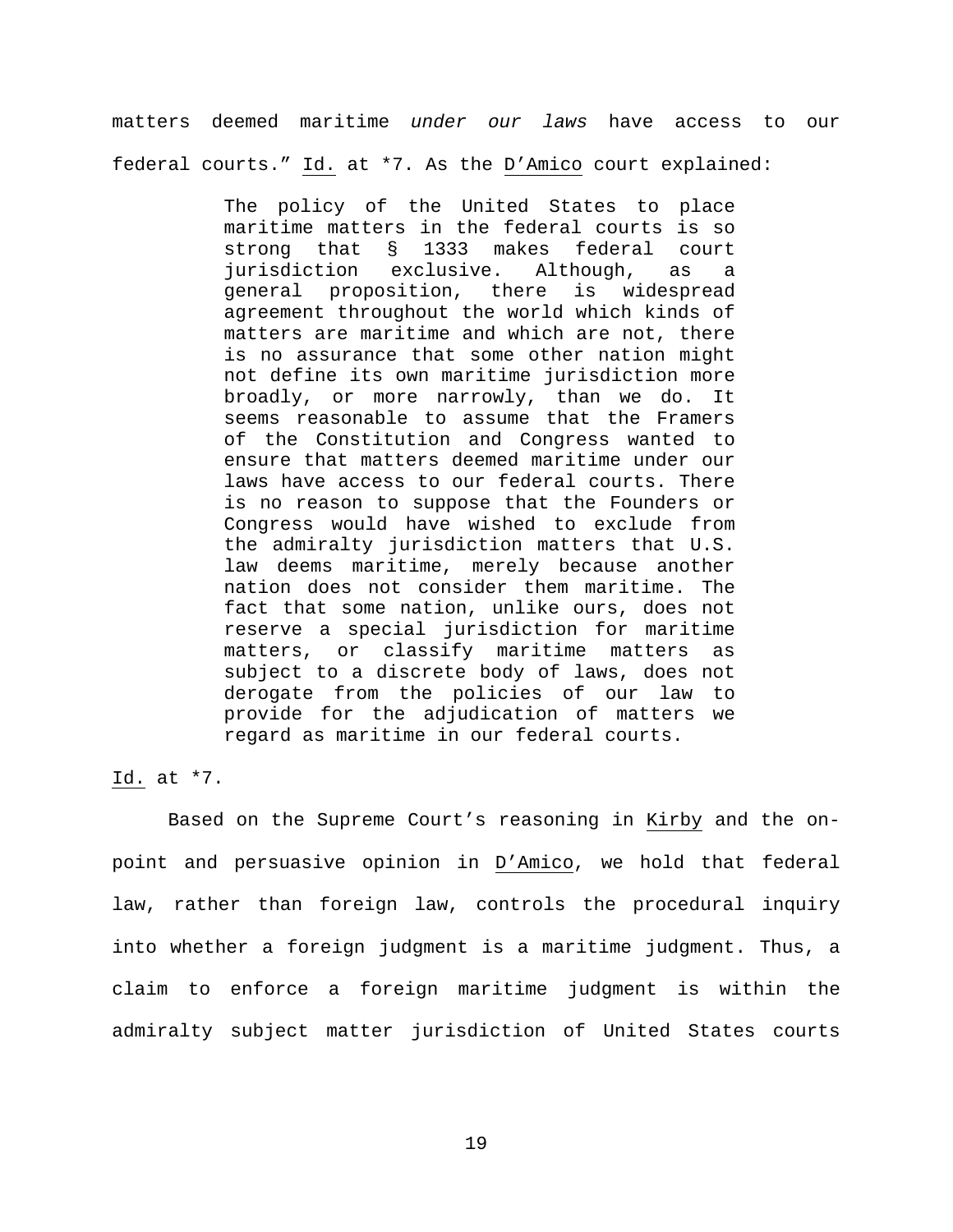when the claim underlying the judgment would be an admiralty or maritime claim under federal law.

## IV.

## A.

Having determined that federal law controls our jurisdictional inquiry, we must now consider whether the FFAs at issue in this case are maritime contracts under federal law. If the FFAs are not maritime contracts, then the district court's admiralty jurisdiction could not be invoked.

"The boundaries of admiralty jurisdiction over contracts—as opposed to torts or crimes—being conceptual rather than spatial, have always been difficult to draw." Kossick v. United Fruit Co., 365 U.S. 731, 735 (1961). Whether a contract is maritime depends not upon "whether a ship or other vessel was involved in the dispute." Kirby, 543 U.S. at 23. "Instead, the answer 'depends upon . . . the nature and character of the contract,' and the true criterion is whether it has 'reference to maritime service or maritime transactions.'" Id. at 24; see 1-XII Benedict on Admiralty § 182 (providing that "a contract relating to a ship in its use as such, or to commerce or navigation on navigable waters, or to transportation by sea or to maritime employment is subject to maritime law and the case is one of admiralty jurisdiction").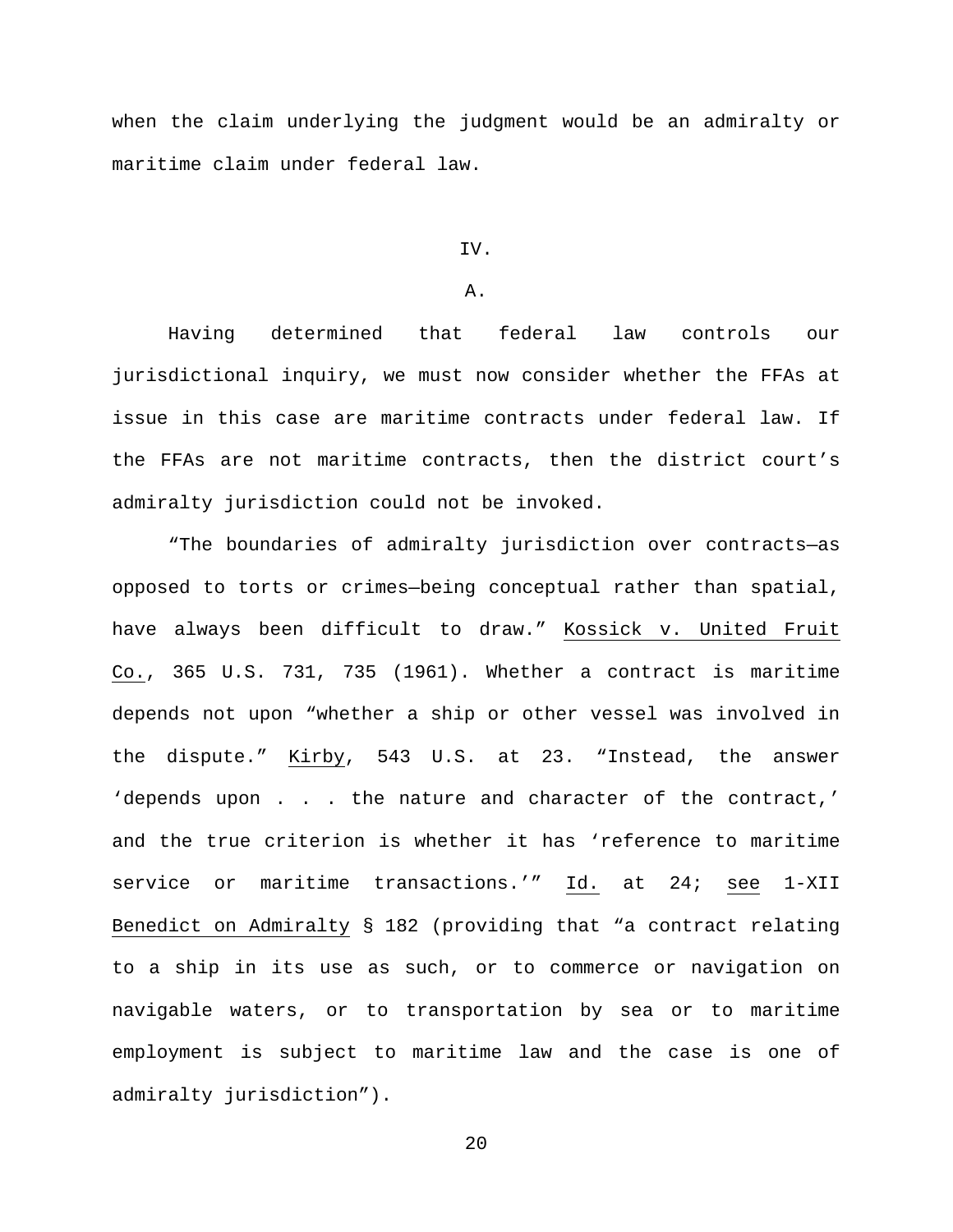In consideration of this question, the district court stated, "Under federal law, it is clear that the question of whether the [FFAs] are maritime contracts is answered in the affirmative," citing a number of decisions holding that certain FFAs are maritime contracts. Flame, 2014 WL 108897, at \*3. Thus, the district court seemingly made a broad holding that all FFAs are maritime contracts under federal law.

However, other language in the district court's opinion indicates that its holding is more nuanced and specific to the FFAs in this case. For example, the district court observed that "Flame's use of [FFAs] appears to have been primarily for hedging the risks inherent in their shipping business" and that "the [FFAs] in question would certainly be maritime contracts," which Freight Bulk also challenges. Id. (emphasis added). The district court then seemed to express a case-specific holding that "the FFAs in question (and Flame's underlying claim) are maritime contracts." Id.

Ultimately, we need not resolve whether all FFAs are maritime contracts as a matter of law or remand the case for further consideration. Instead, because the district court made factual findings limited to the FFAs involved here, we affirm the district court's judgment with respect to the FFAs at issue in this case. We leave to another case the issue of whether all FFAs are maritime contracts as a matter of law.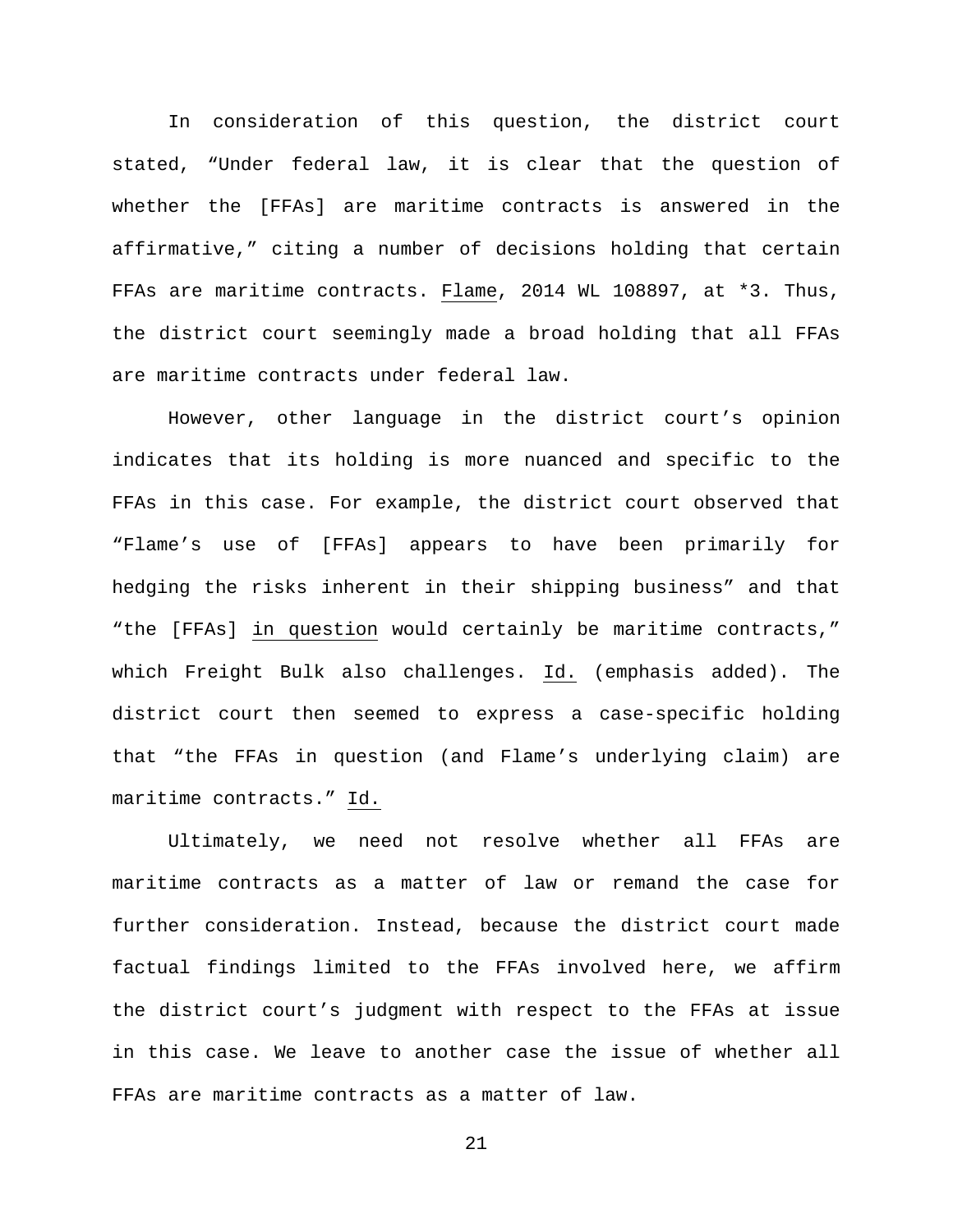On appeal, Freight Bulk argues that the FFAs cannot be maritime contracts because they have no connection to any particular vessel or to the transport of any particular cargo. Freight Bulk points out that the FFAs at issue in this case could be settled only with cash and not by delivery (i.e., performance of an actual shipment across the designated route). And Freight Bulk posits that FFAs cannot be maritime contracts because they are nothing more than financial bets on the direction of the freight shipping market.

First, with respect to Freight Bulk's argument that the FFAs have no connection to any particular vessel or shipment, the Supreme Court has directly held that a maritime contract need not refer to any particular vessel. See Kirby, 543 U.S. at 23 ("To ascertain whether a contract is a maritime one, we cannot look to whether a ship or other vessel was involved in the dispute."). Nor do maritime contracts need to refer to any particular shipment. See generally Folksam. Reinsurance Co. v. Clean Water of N.Y., Inc., 413 F.3d 307 (2d Cir. 2005) (holding that an insurance contract providing coverage for losses sustained to vessels while undergoing repairs is a maritime contract). In fact, several district courts have concluded that FFAs are maritime contracts regardless of the fact that they do not refer to any particular vessels or shipments because "the

B.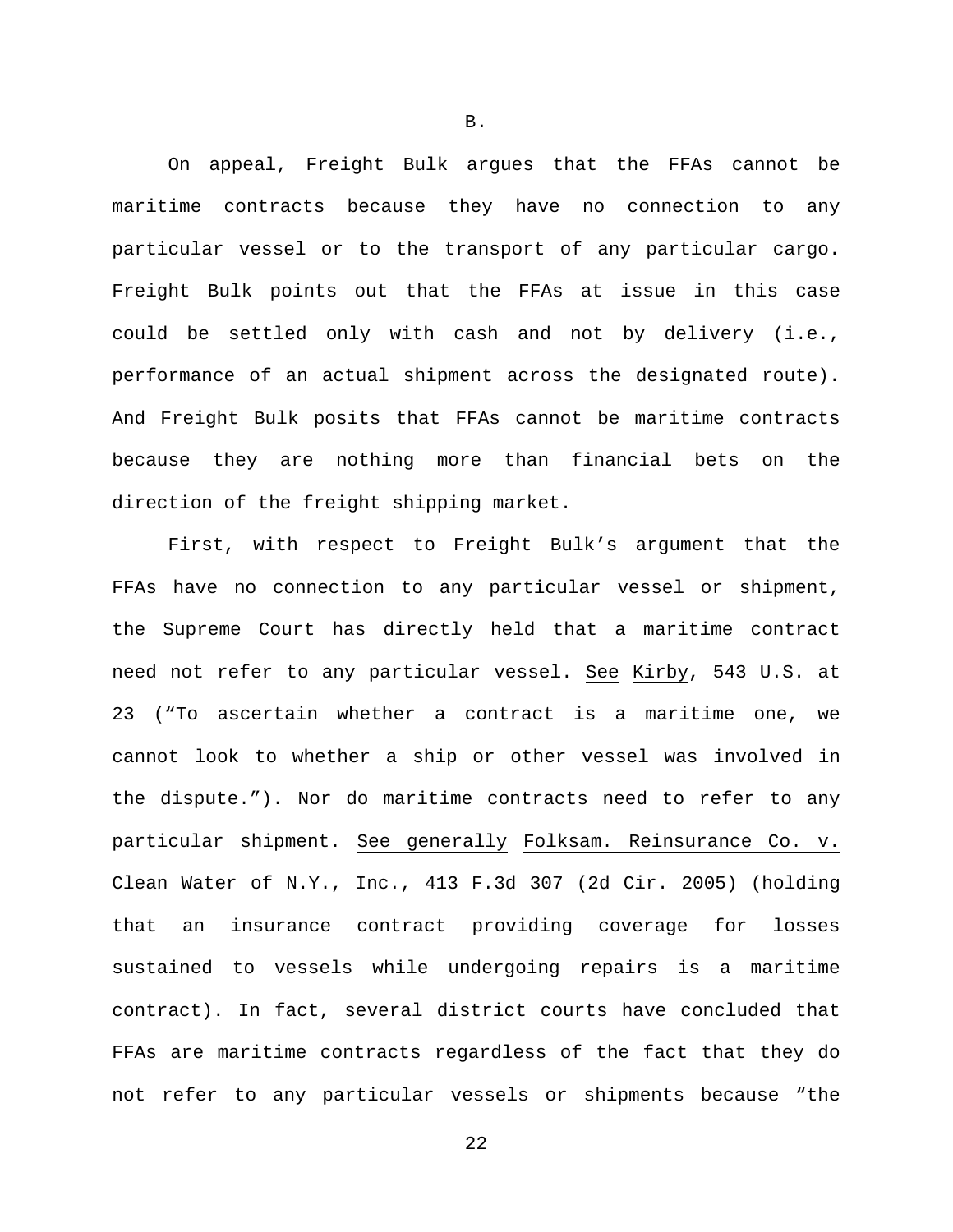purpose of the [FFA] is to facilitate maritime commerce." Flame S.A. v. M/V Lynx, No. 10-00278, 2010 U.S. Dist. LEXIS 145880, at \*9 (E.D. Tex. June 22, 2010); see Transfield ER Futures Ltd. v. Deiulemar Shipping S.P.A., Nos. 11-00099, 11-00754, 2012 WL 123286, at \*3 (E.D. La. Jan. 17, 2012) (concluding that "the very essence of these FFAs concerns commitments to perform shipping services in the future" and that the FFA contracts, like those at issue in this case, provided "contract routes, contract months, contract quantity, the date upon which payment was due for such services and contract rates that would govern each particular contract"). Thus, the fact that the FFAs in this case did not refer to a particular vessel or a particular voyage is not dispositive.

Second, the fact that the FFAs could be settled only with cash also does not defeat the conclusion that these FFAs are maritime contracts. Again, marine insurance contracts are usually maritime contracts as a matter of law. See Dunham, 78 U.S. (11 Wall.) at 30-36. Marine insurance contracts cover risks inherent in maritime transportation, and, like the FFAs in this case, marine insurance contracts call for the payment of cash rather than the execution of a maritime shipment. See Int'l Sea Food Ltd. v. M/V Campeche, 566 F.2d 482, 485 (5th Cir. 1978); 16 Williston on Contracts § 49:28 (4th ed. 2014 supp.). Thus, that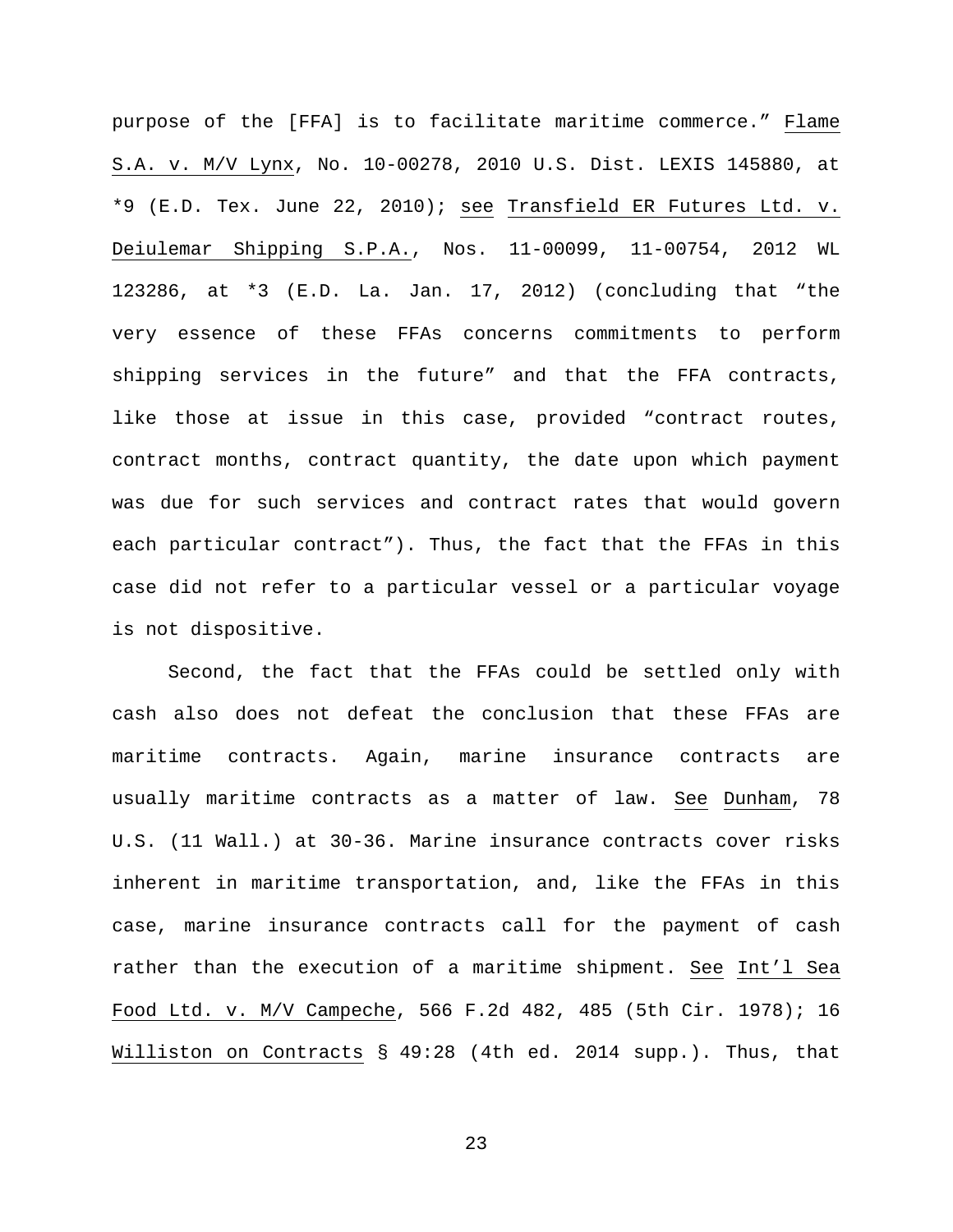the FFAs call for cash settlement does not preclude the conclusion that they are maritime contracts.

Lastly, as Freight Bulk points out, while in some cases financial speculators could enter into an FFA on either side of the transaction, we need not resolve the global issue of whether all FFAs are maritime contracts. In this case, there is no dispute that both Flame and ICI are shipping companies principally engaged in maritime commerce. It thus follows, as the district court found, that Flame and ICI did not create the FFAs as mere financial speculators, but as a component of their shipping businesses. The district court expressly found that the parties entered into the FFAs "primarily for hedging the risks inherent in their shipping business," a finding that Freight Bulk fails to demonstrate is clearly erroneous.<sup>[9](#page-23-0)</sup> Flame, 2014 WL 108897, at \*3.

We therefore hold that the district court did not err in concluding that the FFAs at issue in this case are maritime

<span id="page-23-0"></span><sup>&</sup>lt;sup>9</sup> Freight Bulk contests this finding by arguing that Flame was listed as the seller on some of the FFAs and thus could not have been using the FFAs as a hedge. However, Freight Bulk does not contest that the FFAs listing Flame as the seller were used by the parties as hedges in their shipping businesses or that both Flame and ICI are chiefly engaged in the business of international shipping. Thus, consistent with the district court's finding, all of the FFAs here were used "primarily for hedging the risks inherent in" international shipping regardless of which party was listed as the buyer or seller on each instrument.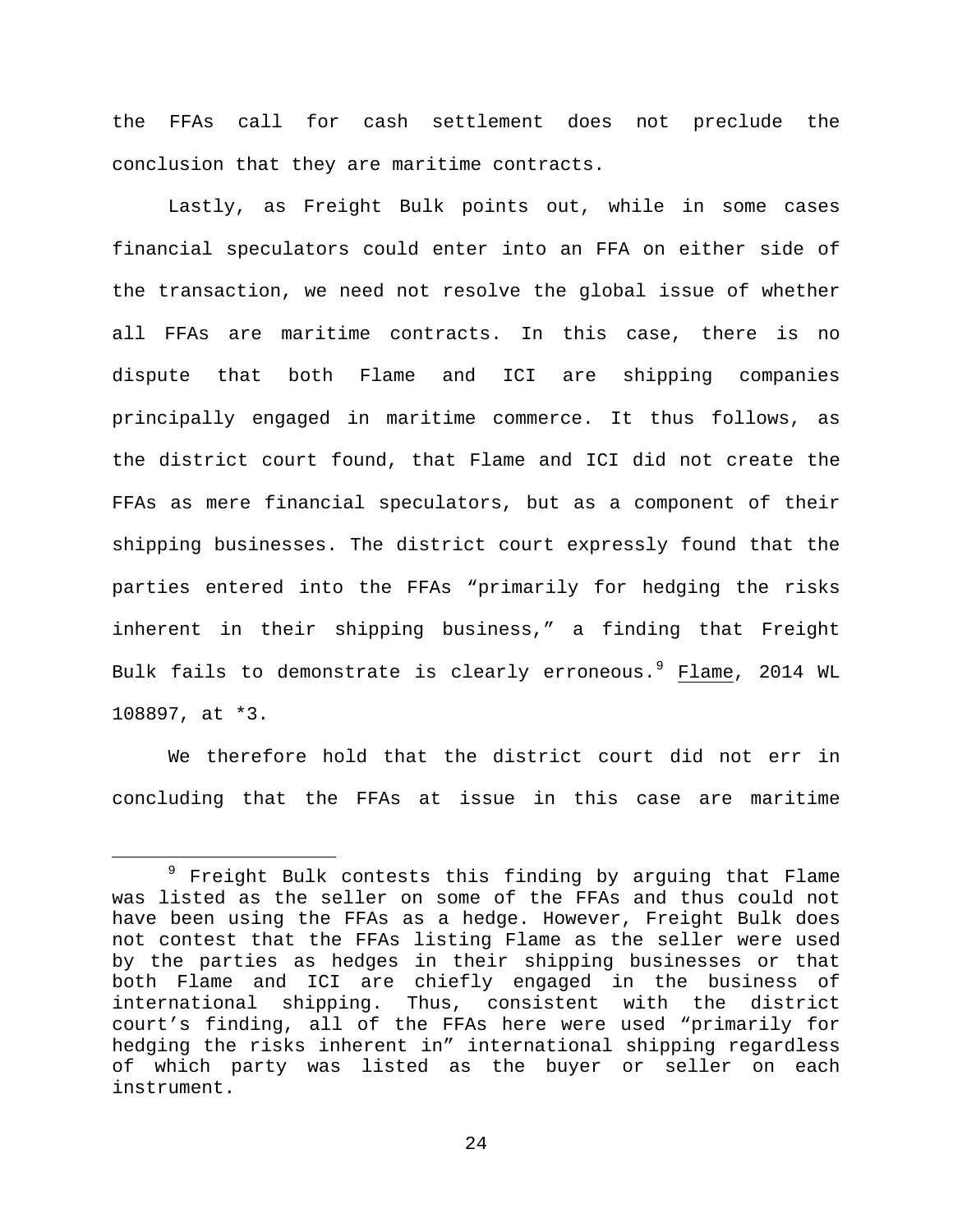contracts. Accordingly, the district court had subject matter jurisdiction to adjudicate the matter before it. $^{10}$  $^{10}$  $^{10}$ 

V.

For the foregoing reasons, we affirm the district court's decision.

## AFFIRMED

<span id="page-24-0"></span> $10$  We note that our holding is consistent with that of a number of out-of-circuit district courts that have considered whether similar FFAs are maritime contracts under federal law. See Transfield, 2012 WL 123286, at \*3; Flame, 2010 U.S. Dist. LEXIS 145880, at \*12; Primera, 2010 WL 481075, at \*2; Brave Bulk Transport Ltd. v. Spot On Shipping Ltd., No. 07 Civ. 4546(CM), 2007 WL 3255823, at \*2 (S.D.N.Y. Oct. 30, 2007).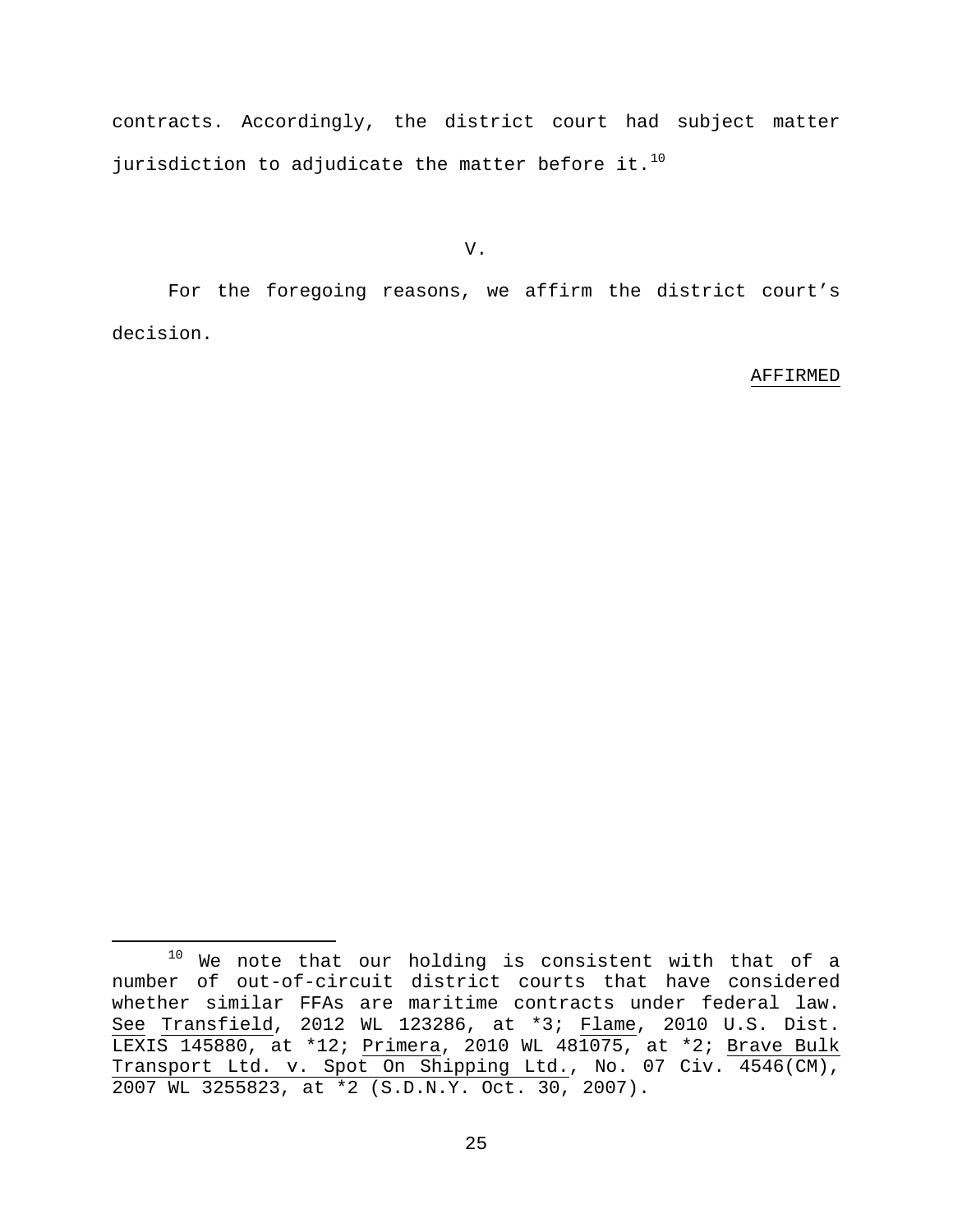WILKINSON, Circuit Judge, concurring:

I readily concur in Judge Agee's fine opinion in this case. Notwithstanding my respect for English law, and in full agreement with the majority opinion, I write to underscore my conviction that the availability of federal admiralty jurisdiction simply must be determined by domestic, rather than foreign, law.

First, applying the law of the forum -- here, federal court -- accords with basic choice-of-law principles. In Blue Whale Corp. v. Grand China Shipping Development Co., 722 F.3d 488, 494 (2d Cir. 2013), the Second Circuit held that the question of whether a claim "sounds in admiralty" is "inherently procedural by virtue of its relationship to the courts' subject matter jurisdiction," that jurisdiction being, in the Second Circuit's view, a procedural matter. Because courts generally apply their own procedural law, the jurisdictional issue "is controlled" by the law of the forum: federal maritime law.

In fact, the argument for applying domestic law is even stronger than the Second Circuit suggested. Rules of jurisdiction are conceptually distinct from rules of procedure; the former determine whether a court is competent to hear a particular case, whereas the latter govern how the court is to hear it. See Bowles v. Russell, 551 U.S. 205, 210-11 (2007);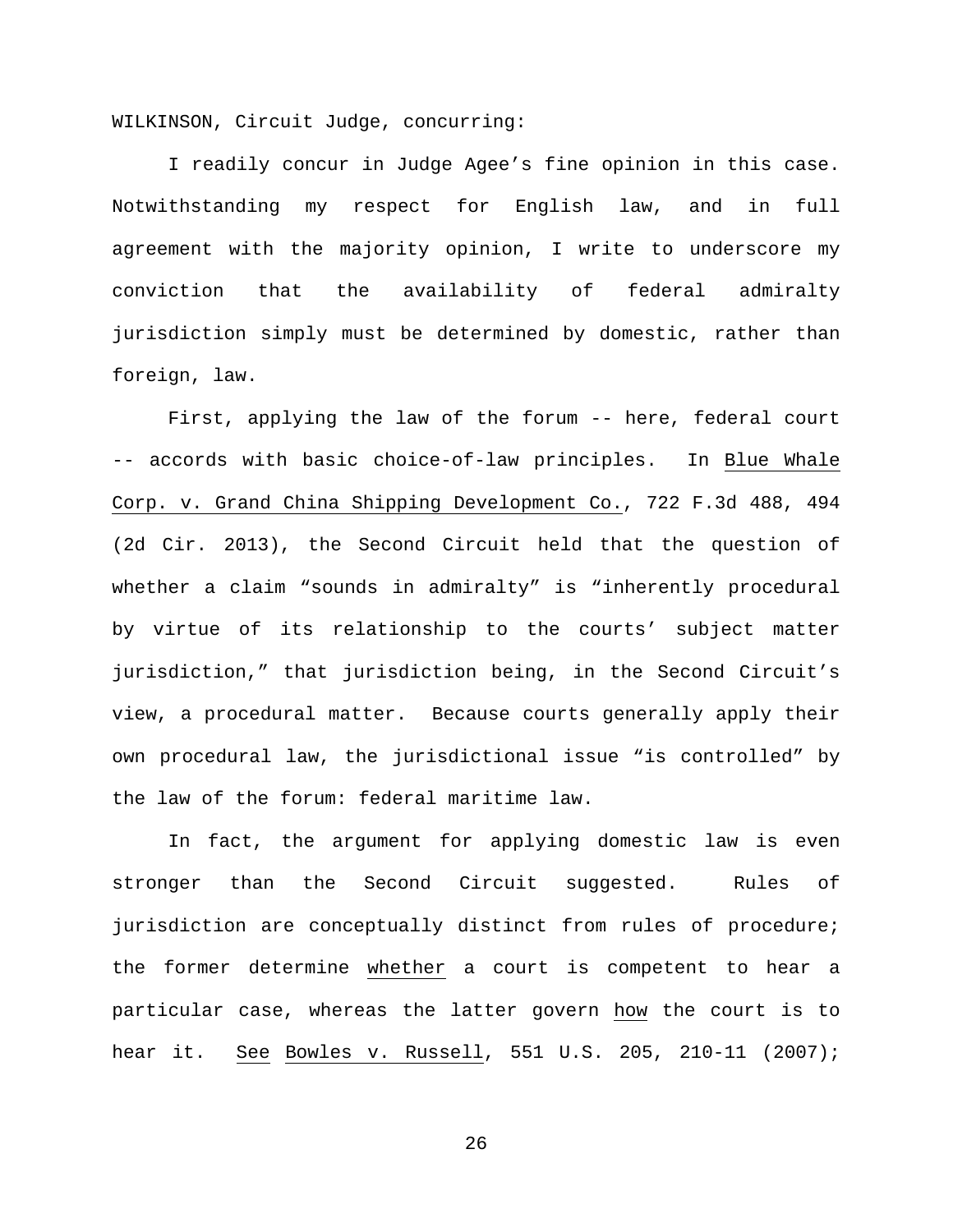Scott Dodson, In Search of Removal Jurisdiction, 102 Nw. U. L. Rev. 55, 59-60 (2008).

Therefore, a court could theoretically import foreign procedure, just as it might use foreign substantive law as its rule of decision. Strictly speaking, however, it is incoherent to speak of adopting foreign law to decide the jurisdictional question. Jurisdiction is the sovereign grant of authority to make legally binding rules or determinations in a particular situation. To allow foreign law to dictate the availability of subject-matter jurisdiction would be to divest the Constitution and Congress of their sovereign authority to decide the extent of the power of the judicial branch. In other words, federal courts would no longer be acting as courts of the United States, since their power would be exercised pursuant to a grant of authority from a different sovereign -- here, the foreign jurisdiction. It would, as Justice Story recognized in a related context, "annihilate the sovereignty and equality of the nations," and violate the principle that "every nation must judge for itself, what is its true duty in the administration of justice." Joseph Story, Commentaries on the Conflict of Laws §§ 32, 34 (1834).

Second, considerations of administrability counsel in favor of using domestic, rather than foreign, law to determine subject-matter jurisdiction. Even if we limit ourselves to the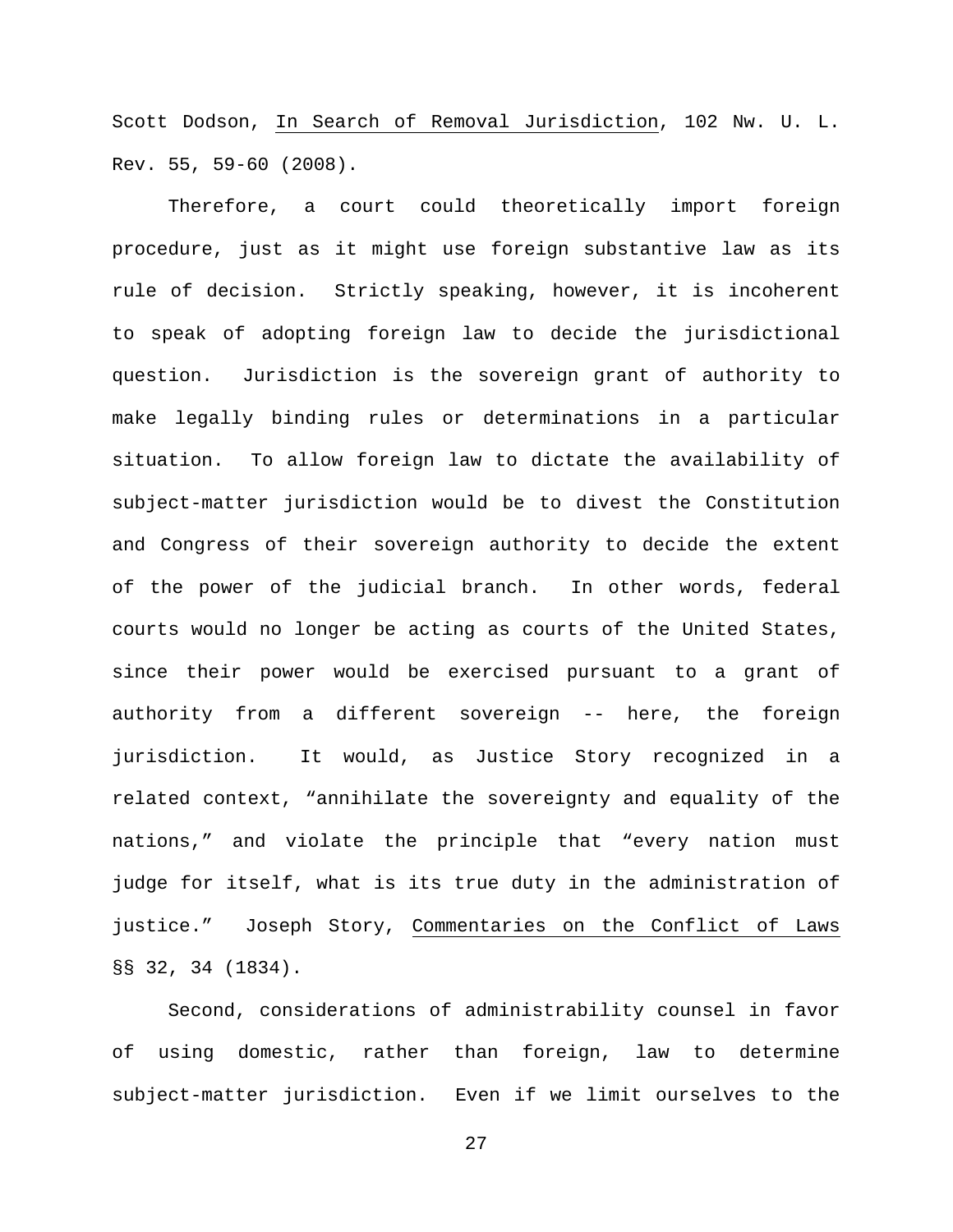many major maritime commercial powers, that would still require courts seeking to determine jurisdiction to analyze a different body of foreign law every time a contract with a different choice-of-forum or -law clause or every time a judgment from a different rendering jurisdiction came before them. See D'Amico Dry Ltd. v. Primera Maritime (Hellas) Ltd., No. 11-3473-cv, 2014 WL 2609648, at \*8 (2d Cir. June 12, 2014). To make matters worse, other countries may not have the same conceptual frameworks for determining jurisdiction or maritime status as we do. This will often make asking whether a contract or judgment is maritime under their law for the purposes of our requirements of subject-matter jurisdiction anything but an apples-to-apples analysis, if not entirely meaningless.

Not only would this inquiry be incongruous, it would also impose an immense administrative burden on the judicial process. Our own law distinguishing maritime from non-maritime contracts has frequently been pilloried as opaque and arbitrary. See, e.g., Charles L. Black, Jr., Admiralty Jurisdiction: Critique and Suggestions, 50 Colum. L. Rev. 259, 264 (1950) ("The attempt to project some 'principle' is best left alone. There is about as much 'principle' as there is in a list of irregular verbs."). To force courts and litigants down the rabbit hole of incorporating the law of various foreign countries at the jurisdictional stage would only make matters worse. See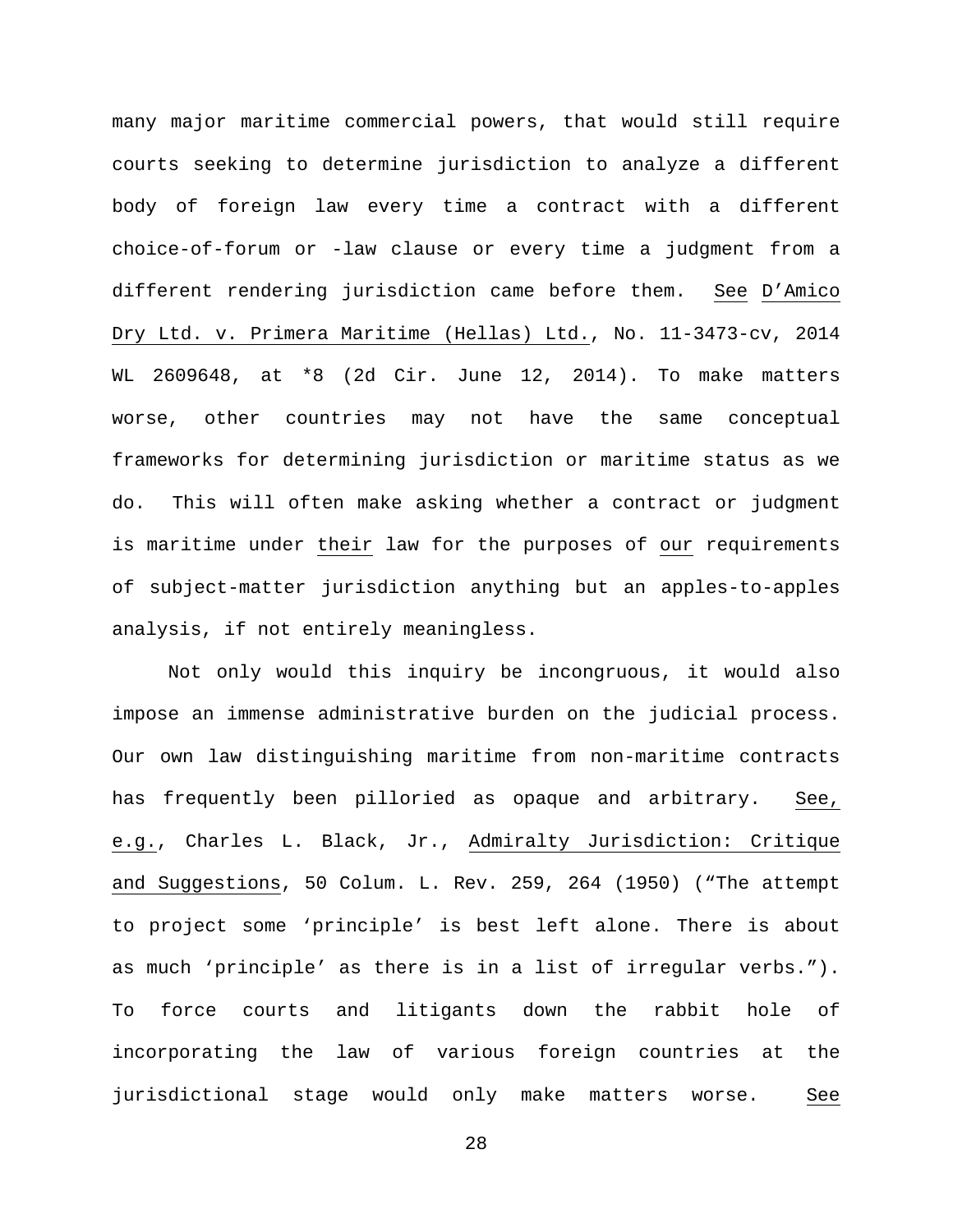D'Amico, 2014 WL 2609648, at \*8. Limiting the inquiry to the maritime status of a contract or judgment under domestic law is the best and most administrable option.

Third, applying domestic law in this case accords with the Constitution's and Congress's vesting of admiralty jurisdiction in federal courts. Imagine what would happen if we held that foreign law controlled the jurisdictional inquiry here. The federal court would lack admiralty jurisdiction and appellee would likely thus have to file suit in state court. (The same situation would occur if the parties were U.S. but non-diverse.) Thus, the state court would probably be the only available forum to hear the claim and the special procedures associated with federal admiralty jurisdiction might not be available.

None of this is to say that state courts are incapable of properly adjudicating maritime issues. But it does fly in the face of the Constitution's vesting of subject-matter jurisdiction in Article III courts over "all Cases of admiralty and maritime Jurisdiction," U.S. Const. art. III, § 2, cl. 1 (emphasis added), and Congress's grant to federal district courts, virtually unchanged since the Judiciary Act of 1789, of subject-matter jurisdiction over "[a]ny civil case of admiralty or maritime jurisdiction," 28 U.S.C. § 1333(1) (emphasis added). Whether to promote greater uniformity in maritime law or to ensure the vindication of American maritime interests, the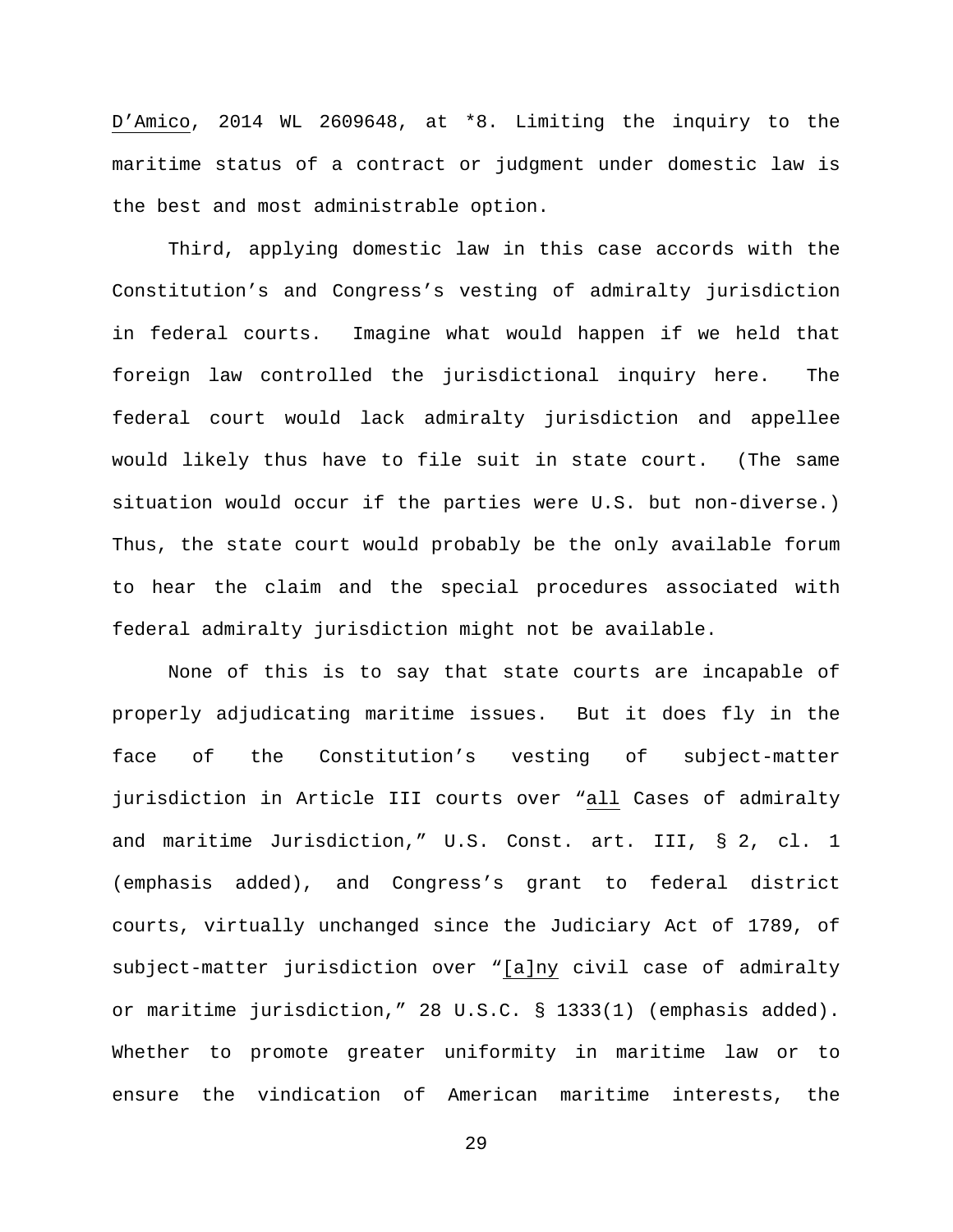Framers clearly wanted federal courts to possess admiralty jurisdiction over those cases that the courts believed to be maritime in nature. See D'Amico, 2014 WL 2609648, at \*7. Allowing foreign law to control the jurisdictional inquiry would subvert this goal and constrict the space that federal courts, already sandwiched between foreign and state law, possess to sit in admiralty.

Fourth and finally, applying domestic rather than foreign law in determining subject-matter jurisdiction advances the national policy goals of the Constitution's grant of admiralty jurisdiction to federal courts: the "advantages resulting to the commerce and navigation of the United States." DeLovio v. Boit, 7 F. Cas. 418, 443 (C.C.D. Mass. 1815) (No. 3776) (Story, J.); see also Sisson v. Ruby, 497 U.S. 358, 367 (1990) ("The fundamental interest giving rise to maritime jurisdiction is the protection of maritime commerce . . . .") (internal quotation marks omitted). This is because, in determining what counts as advancing the United States' maritime interests, we must by necessity refer to our own conception of what counts as "maritime"; after all, "we have a maritime law of our own." The Lottawanna, 88 U.S. 558, 574 (1874). Although this particular contract is between two non-U.S. parties engaging in a private financial transaction, the United States still has an interest in providing a forum for this type of contract, especially since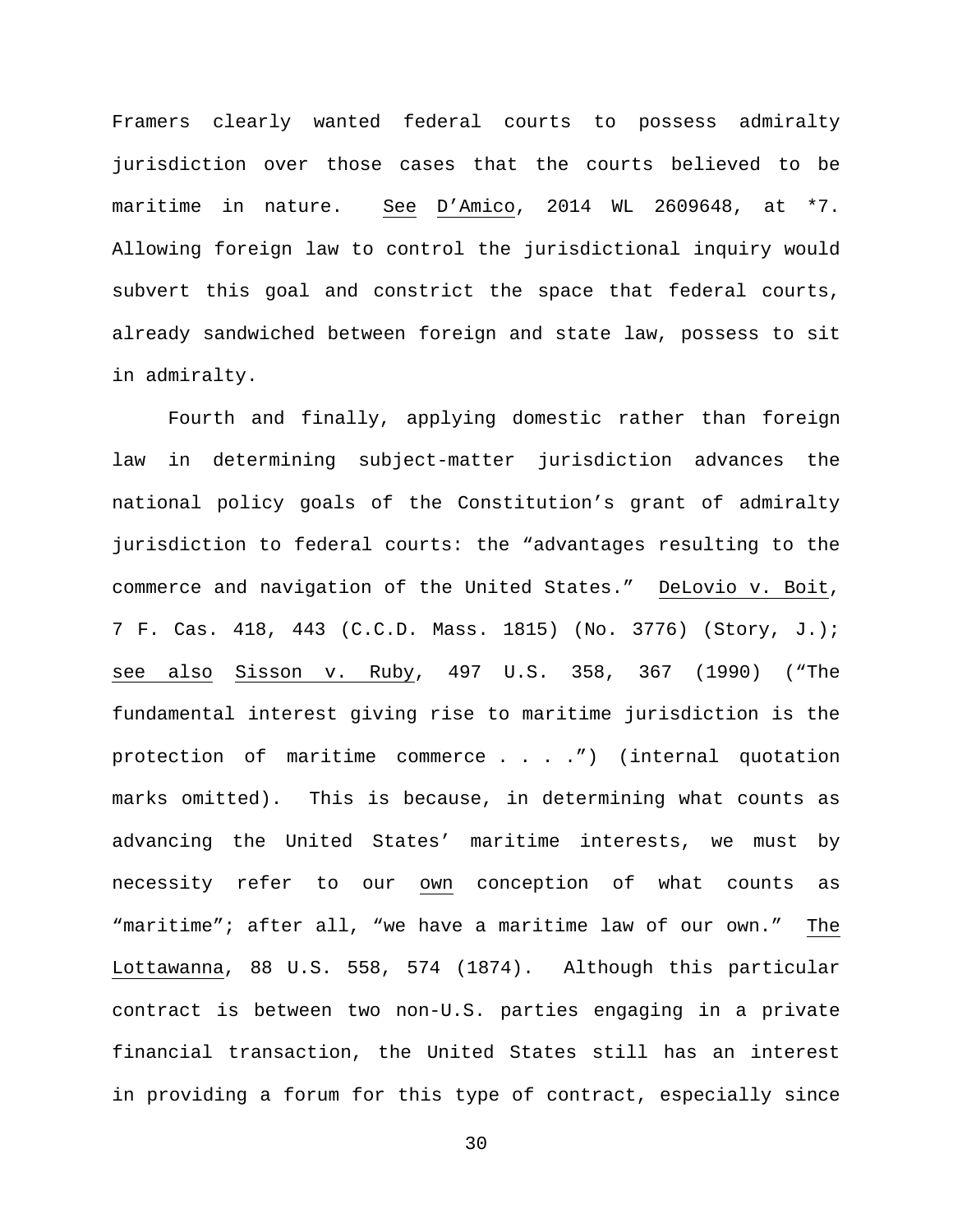U.S. parties to a similar arrangement would benefit from being able to seek enforcement.

Appellant argues that international comity requires us to use foreign law to determine subject-matter jurisdiction. See Appellant's Br. at 18 & n.6. It notes that, in the interests of international comity, federal courts exercise admiralty jurisdiction over judgments issued by foreign tribunals sitting in admiralty, even if the judgments would not otherwise be treated as maritime under U.S. law. See Int'l Sea Food Ltd. v. M/V Campeche, 566 F.2d 482, 485 (5th Cir. 1978); see also Vitol, S.A. v. Primrose Shipping Co., 708 F.3d 527, 536 & n.4 (4th Cir. 2013).

Appellant would have us extend this rule and declare that federal courts must refuse to assert admiralty jurisdiction over contracts or judgments characterized as non-maritime by their rendering forums. Neither logic nor comity dictates this result. Just because we accept the foreign characterization of a dispute for the purpose of exercising admiralty jurisdiction – - a jurisdictional expansion -- does not mean that we must also accept it for the purpose of refusing to hear a case in admiralty -- a jurisdictional contraction. The former accommodation is supported by considerations of international comity; the latter is not.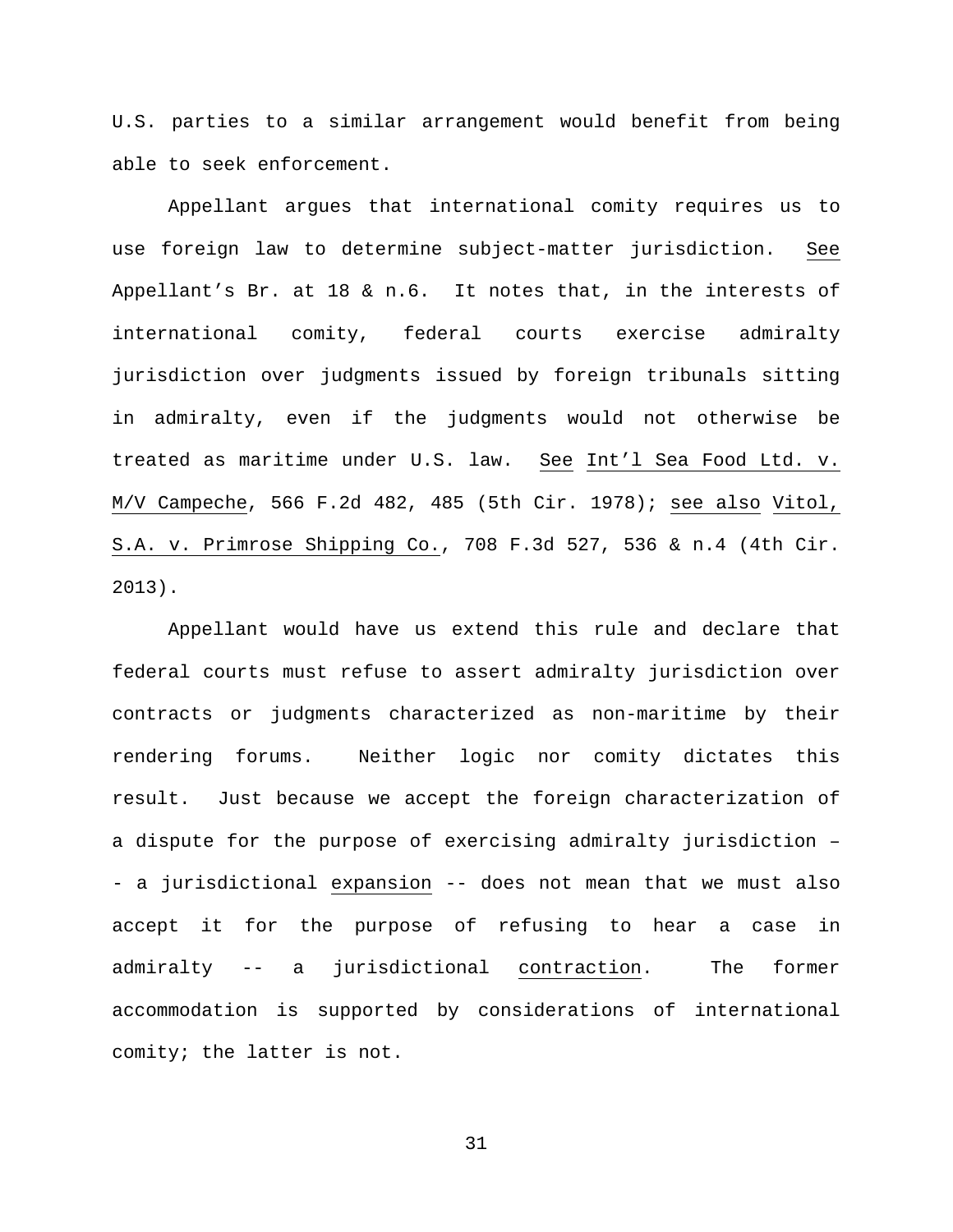Comity is satisfied as long as one court enforces the judgment of another court. Thus, it should not matter to the rendering court under what technical head of jurisdiction its judgment is ultimately enforced, at least where, as here, there is no indication that the rendering forum intended its judgment to be effectuated in only a particular way. See D'Amico, 2014 WL 2609648, at \*8. It is hard to fathom the British High Court of Justice caring what jurisdictional subclause of Article III, Section 2 the federal court invokes to enforce the judgment. It should be enough that a plaintiff in possession of a favorable English judgment is given the maximum constitutionally permissible freedom to choose his preferred forum -– here, a federal court sitting in admiralty. If anything, such a rule enhances, rather than diminishes, comity. It may also make it easier for U.S. parties to enforce contracts such as the one here in foreign maritime courts.

To be sure, foreign law is not irrelevant to the determination of whether federal admiralty jurisdiction exists. The status of the contract or judgment under foreign law informs the inquiry in important ways. The question of whether a legal issue is maritime in nature is not an exercise in logic chopping wholly internal to the conceptual schemas of American jurisprudence; instead, it asks whether, as a practical matter, the "principal objective of [the] contract is maritime